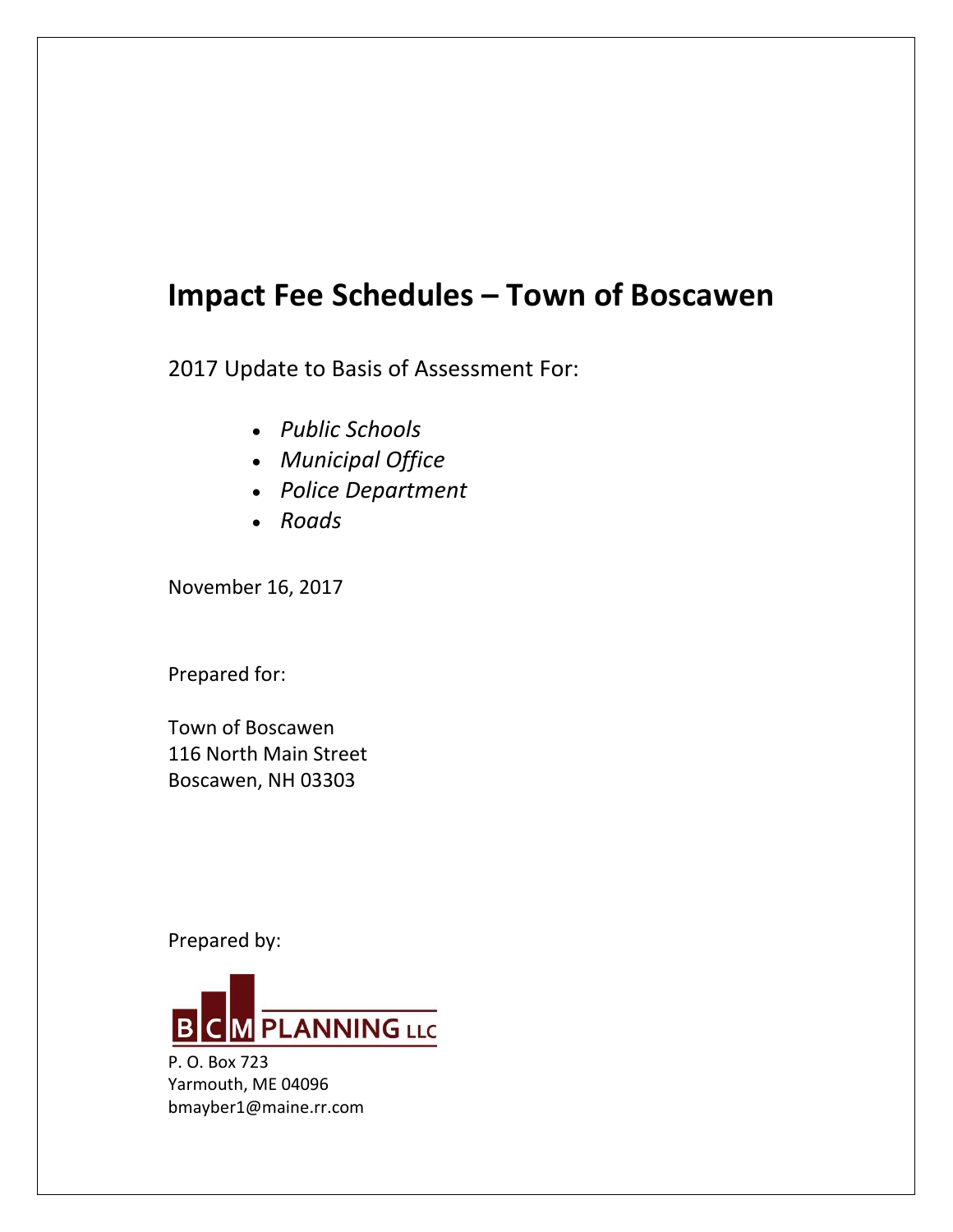# **2017 Impact Fee Update: Executive Summary**

The Town's original Impact Fee Schedules were supported by documentation in a report entitled, *Basis of Assessment Impact Fees for Public Capital Facilities-Town of Boscawen, New Hampshire, 2007*. That study provided a series of methods for the calculation of proportionate impact fees for selected public capital facilities, and was updated in 2012. The Town subsequently discontinued the assessment of recreation impact fees.

This 2017 update has been prepared to provide new fee schedules for public schools, the municipal office, Police Department facilities, and major local (Class V) roads. While the prior computations of impact fees included only per dwelling unit fees for residential uses, the 2017 update provides a second option which would enable impact fee assessments per square foot of living area.

The periodic updating of impact fees is necessary to ensure that the charges remain proportionate to the average demands that new development places on public facilities, and that cost assumptions are reasonably related to the public investment in related capital improvements. The revised fee schedules contained in this report are based on the original models, which have been modified and updated to 2017 conditions.

It is important to note that impact fees, as provided for in New Hampshire RSA 674:21, V can include charges for *future* capital facility needs in proportion to the demands of new development, or the fees may represent the recoupment of *past* capital facility development costs in proportion to the demand on those facilities from new development.

The tables below summarizes the supportable impact fee updates for 2017 resulting from this update. Residential impact fees have been calculated per housing unit for three structural categories (the current method). A second option is shown with all fees (residential and commercial) computed per square foot of living area or finished floor area.

The assessment of impact fees to accessory dwelling units (ADUs) may require some administrative flexibility. Accessory dwelling units differ in some respects from the assessment category for two or more family structures. Boscawen zoning standards enable ADUs only in association with single family detached dwelling units. The ADU may be as small as 350 square feet but not more than 750 square feet. While a 750-square foot unit is consistent with the typical size of a two bedroom apartment, a 350 square foot unit is smaller than most one bedroom apartments and could have a much smaller impact particularly with respect to schools.

The ADU may be created by modifying the existing floor area of a single family home, by adding new living space to the parcel, or a combination of both. Therefore ADU assessment could vary depending on how the accessory dwelling unit is created (through the subdivision of existing floor area vs. entirely newly constructed space).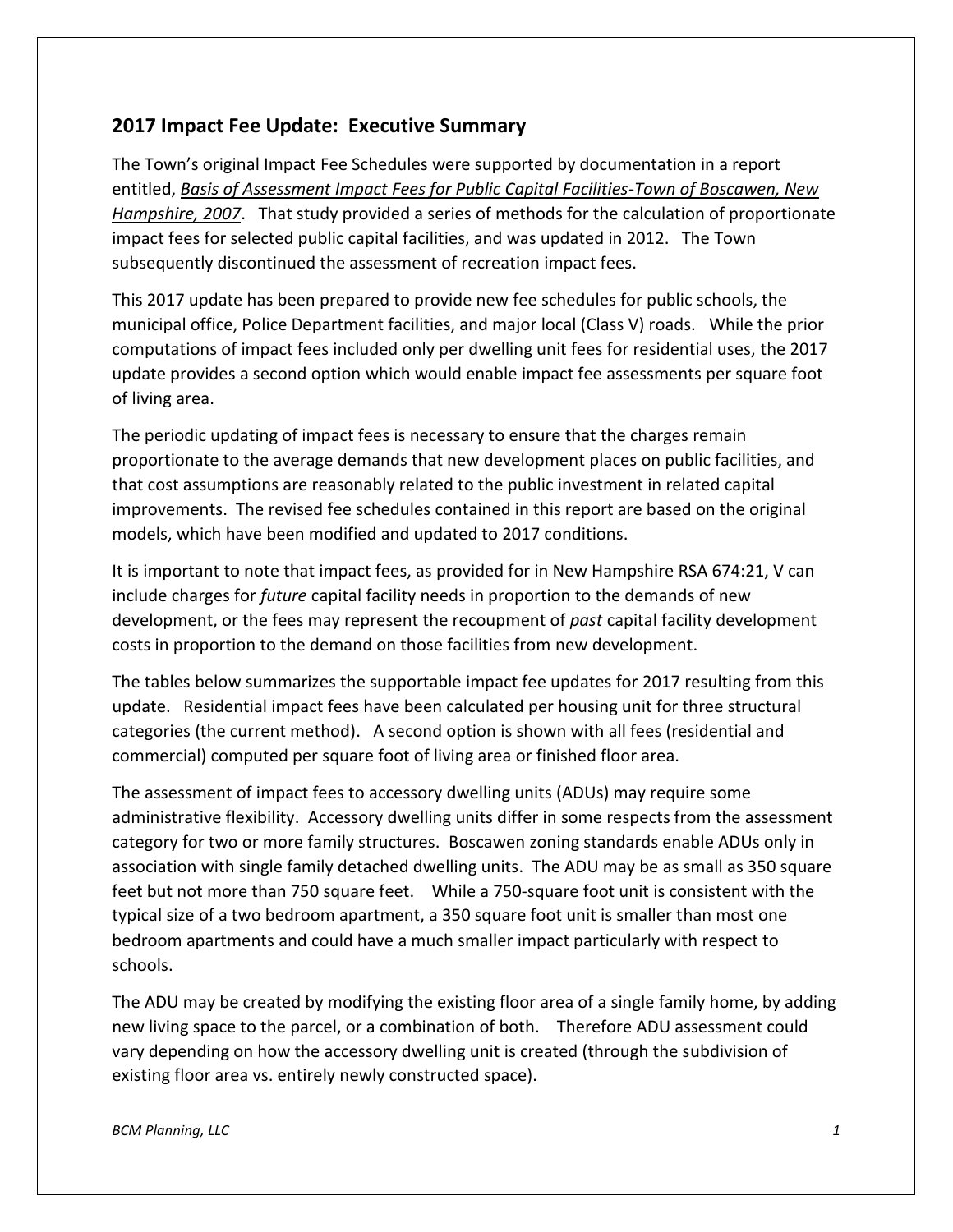| <b>Option A: Residential Per Unit; Commercial Per Square Foot</b> |                | <b>BOSCAWEN IMPACT FEE SCHEDULE 2017</b> |                |                     |                         |
|-------------------------------------------------------------------|----------------|------------------------------------------|----------------|---------------------|-------------------------|
| <b>Residential Fees Per</b><br><b>Dwelling Unit</b>               | <b>Schools</b> | Municipal<br>Office                      | Police<br>Dept | Roads               | Total<br>Impact<br>Fees |
| Single Family Detached                                            | \$4,093        | \$394                                    | \$247          | \$637               | \$5,371                 |
| Attached and 2+ Family                                            | \$1,624        | \$390                                    | \$240          | \$347               | \$2,601                 |
| Manufactured Housing                                              | \$2,383        | \$404                                    | \$249          | \$505               | \$3,541                 |
| <b>Accessory Dwelling Unit</b>                                    | \$1,228        | \$390                                    | \$240          | \$347               | \$2,205                 |
| <b>Commercial Fees Per</b><br><b>Square Foot</b>                  | <b>Schools</b> | Municipal<br>Office                      | Police<br>Dept | Roads               | Total<br>Impact<br>Fees |
| Retail, Office, Lodging                                           |                | \$0.38                                   | \$0.24         | No fee              | \$0.62                  |
| Warehouse, Industrial                                             |                | \$0.20                                   | \$0.12         | though<br>exactions | \$0.32                  |
| All Other                                                         |                | \$0.26                                   | \$0.16         | may apply           | \$0.42                  |

|                                                     |                | <b>BOSCAWEN IMPACT FEE SCHEDULE 2017</b><br><b>Option B: All Fees Assessed Per Square Foot</b> |                 |                     |                         |
|-----------------------------------------------------|----------------|------------------------------------------------------------------------------------------------|-----------------|---------------------|-------------------------|
| <b>Residential Fees Per</b><br><b>Dwelling Unit</b> | <b>Schools</b> | Municipal<br>Office                                                                            | Police<br>Dept. | Roads               | Total<br>Impact<br>Fees |
| Single Family Detached                              | \$2.01         | \$0.19                                                                                         | \$0.12          | \$0.31              | \$2.63                  |
| Attached and 2+ Family                              | \$1.63         | \$0.41                                                                                         | \$0.25          | \$0.37              | \$2.66                  |
| Manufactured Housing                                | \$2.63         | \$0.41                                                                                         | \$0.25          | \$0.51              | \$3.80                  |
| Accessory Dwelling Unit                             | \$2.01         | \$0.41                                                                                         | \$0.25          | \$0.37              | \$3.04                  |
| <b>Commercial Fees Per</b><br><b>Square Foot</b>    | <b>Schools</b> | Municipal<br>Office                                                                            | Police<br>Dept. | Roads               | Total<br>Impact<br>Fees |
| Retail, Office, Lodging                             |                | \$0.38                                                                                         | \$0.24          | No fee              | \$0.62                  |
| Warehouse, Industrial                               |                | \$0.20                                                                                         | \$0.12          | though<br>exactions | \$0.32                  |
| All Other                                           |                | \$0.26                                                                                         | \$0.16          | may apply           | \$0.42                  |

#### Options for Accessory Dwelling Units:

In the case where and accessory dwelling unit (ADU) is created in whole or in part from existing living space within a single family unit, an appropriate assessment method may be to apply indicated square foot assessment for an ADU as shown above times the *net new living area* created.

If the accessory unit is entirely new living area that is added to the single family parcel, then either the fee per unit or fee per square foot assessment would be appropriate.

Consideration should be given to exempting small ADUs or other apartments from the school impact fee (for example, one bedroom or studio apartments of less than 500 square feet.)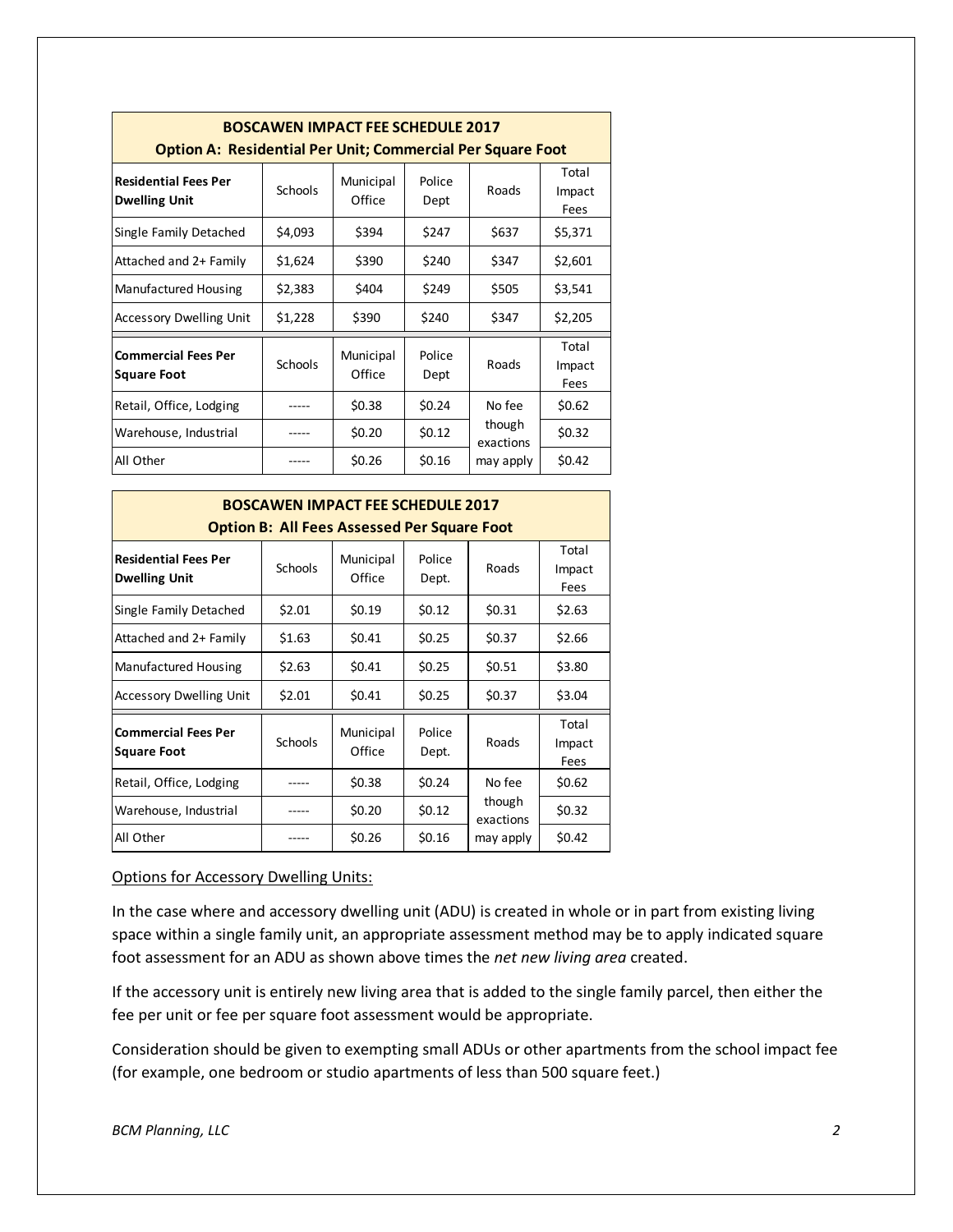# **A. Impact Fee for Public Schools**

### 1. Summary of Updated Fee and Alternatives

The 2017 update of the Boscawen school impact fee supports the following alternatives as impact fee assessment schedules. The current fee schedule is assessed per unit based on the type of structure. An alternative has been developed for assessments to be made per square foot of living area should the Town prefer that method of assessment. If the square foot method is used, it is recommended that the Town adopt a ceiling on the amount of the fee, or a maximum amount of living area subject to assessment. Otherwise a disproportionate assessment may occur when fees per square foot are applied to large dwelling units.

#### **Table 1**

| <b>2017 School Impact Fee Update: Options for Assessment</b>                 |              |                            |
|------------------------------------------------------------------------------|--------------|----------------------------|
| Type of Housing Unit                                                         | Fee Per Unit | Alternative<br>Fee Per Sq. |
|                                                                              |              | Ft.                        |
| Single Family Detached                                                       | \$4,093      | \$2.01                     |
| Attached and 2+ Family                                                       | \$1,624      | \$1.63                     |
| Manufactured Housing                                                         | \$2,383      | \$2.64                     |
| Accessory Dwelling Unit*                                                     | \$1,228      | \$2.01                     |
| * Fee per unit computed @ 30% of fee for SF detached home. If fee per square |              |                            |

*foot is used, apply the fee per square foot to the net increase in total living area on the parcel after completion of the accessory unit.*

### 2. Components of Fee Update

All school facilities serving the Town of Boscawen are owned and operated by the Merrimack Valley School District. Boscawen resident pupils attend the Boscawen Elementary School, the Merrimack Valley Middle School and the Merrimack Valley High School. Impact fees assessed to new development in Boscawen may be used to recoup a portion of the District's cost to provide adequate facility space for enrollment generated in Boscawen.

The primary components of Boscawen's school impact fee assessment include:

- Average enrollment per occupied unit by structure type.
- Facility floor area requirements per pupil capacity.
- Cost to develop schools per square foot of facility space.
- Credit allowances for rectifying base year space deficiencies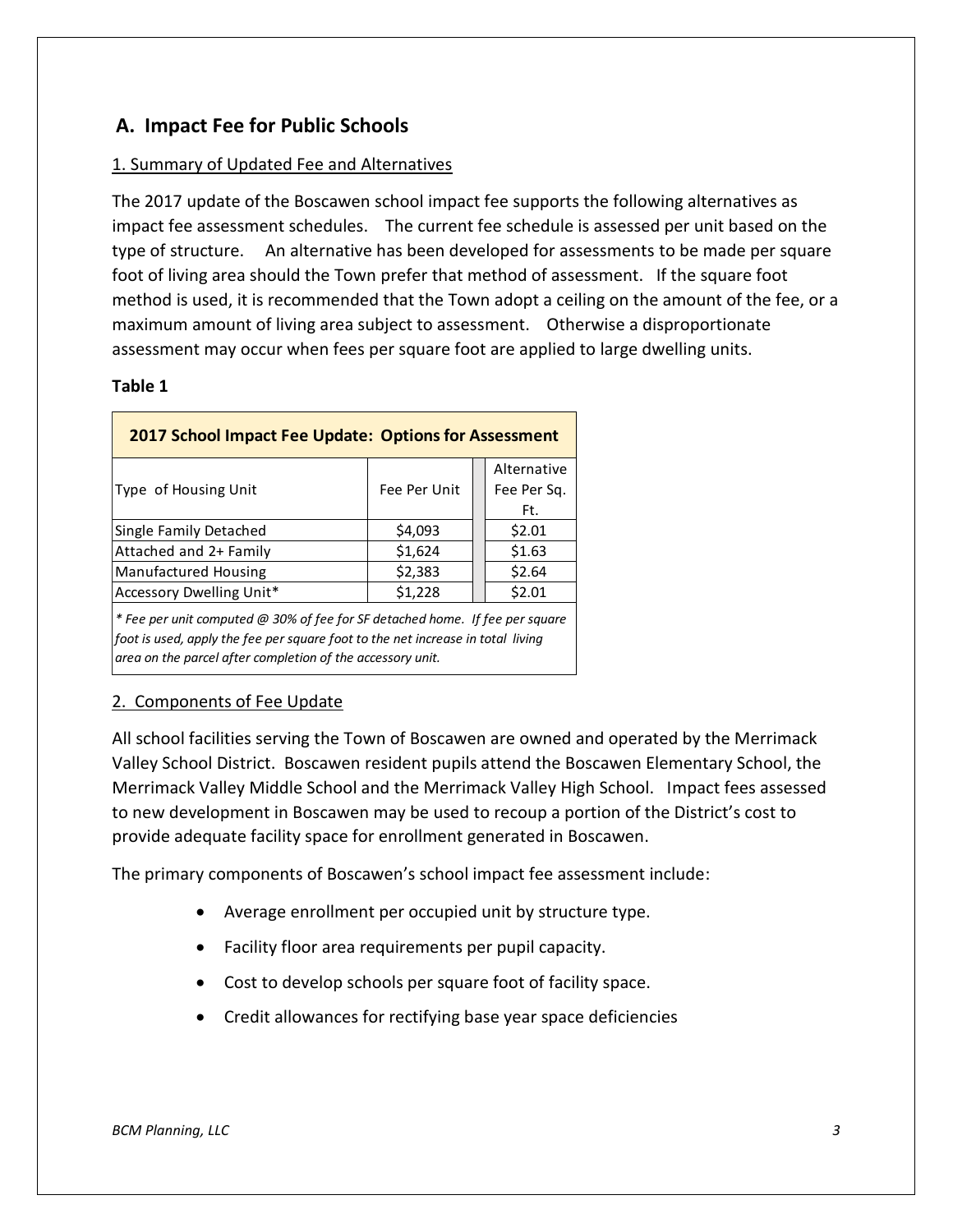### 3. Revised Estimates of Public School Enrollment Per Housing Unit

#### *a. General Demographics*

Table 2 provides a long term demographic history of Boscawen, with estimates for 2015 based on the American Community Survey (2011-2015 sample) and estimates using the NH Office of Energy and Planning data for 2015 population and housing stock.

| <b>POPULATION AND ENROLLMENT CHANGE IN BOSCAWEN</b>                                                                                                                                                                   |       |       |       |                                              |                                                                                  |
|-----------------------------------------------------------------------------------------------------------------------------------------------------------------------------------------------------------------------|-------|-------|-------|----------------------------------------------|----------------------------------------------------------------------------------|
| <b>BOSCAWEN, New Hampshire</b>                                                                                                                                                                                        | 1990  | 2000  | 2010  | <b>2015 ACS</b><br>Sample<br>$(2011 - 2015)$ | 2015<br><b>Estimate</b><br><b>Using</b><br>NHOEP Pop.<br>& Housing<br>Estimates* |
| Population                                                                                                                                                                                                            | 3,586 | 3,672 | 3,965 | 3,954                                        | 3,950                                                                            |
| Less Group Quarters                                                                                                                                                                                                   | 491   | 433   | 536   | 542                                          | 548                                                                              |
| Population in Households                                                                                                                                                                                              | 3,095 | 3,239 | 3,429 | 3,412                                        | 3,402                                                                            |
| Housing Units including Vac/Seasonal                                                                                                                                                                                  | 1,221 | 1,295 | 1,453 | 1,406                                        | 1,463                                                                            |
| <b>Units Vacant or Seasonal</b>                                                                                                                                                                                       | 68    | 35    | 84    | 59                                           | 61                                                                               |
| Percent of Units Vacant or Seasonal                                                                                                                                                                                   | 5.6%  | 2.7%  | 5.8%  | 4.2%                                         | 4.2%                                                                             |
| Households (All Occupied Units)                                                                                                                                                                                       | 1,153 | 1,260 | 1,369 | 1,262                                        | 1,402                                                                            |
| Average Household Size                                                                                                                                                                                                | 2.68  | 2.57  | 2.50  | 2.70                                         | 2.43                                                                             |
| Population Under Age 5                                                                                                                                                                                                | 238   | 207   | 192   | 249                                          | n.a.                                                                             |
| Population Age 5-17 (School Age)                                                                                                                                                                                      | 565   | 633   | 582   | 554                                          | n.a.                                                                             |
| School Age Per Household                                                                                                                                                                                              | 0.490 | 0.502 | 0.425 | 0.439                                        | n.a.                                                                             |
| Resident Public School Enrollment*                                                                                                                                                                                    | 515   | 550   | 520   | 503                                          | 503                                                                              |
| ADM Data Academic Year Beginning:                                                                                                                                                                                     | 1990  | 2000  | 2010  | 2015                                         | 2015                                                                             |
| Public School Enrolment Per Household                                                                                                                                                                                 | 0.447 | 0.437 | 0.380 | 0.399                                        | 0.359                                                                            |
| Sources: U. S. Census 100% count for 1990, 2000, 2010. American Community Survey 5-Yr sample estimates for<br>2011-2015. Boscawen resident enrollment based on ADM in residence data from NH Department of Education. |       |       |       |                                              |                                                                                  |

#### **Table 2 – Town Demographics**

 *\* This column contains estimates using 2015 population and total housing units data from NH OEP as baseline.*

Based on this analysis, we would expect that the average public school enrollment in Boscawen to about 0.36 per household (average for all structure types). The average as of the 2010 Census was 0.38 per household, and the total school age population per occupied unit was 0.425 per household.

### *b. Detailed 2017 Enrollment Ratios for Boscawen*

In the 2012 update, statistical adjustment was used to adjust the 2007 the original enrollment ratios based on the overall change in estimated occupied units and resident enrollment in Boscawen. In this 2017 update, enrollment counts by grade level and address was paired with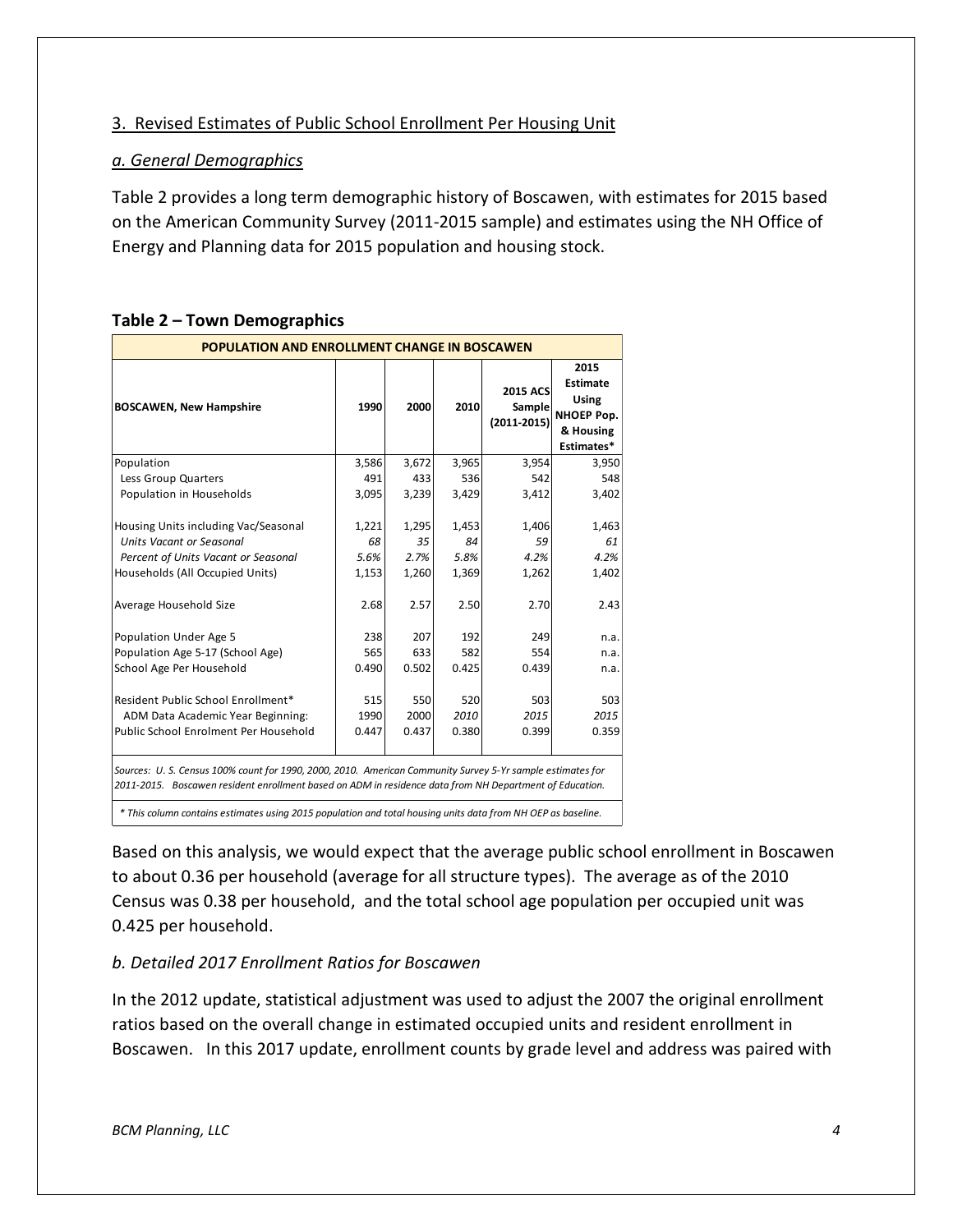Town property assessment data to replicate the original method of computing proportionate enrollment ratios for Boscawen.

Average enrollment was computed per total housing unit and per square foot of living area. Since average enrollment is divided by total housing units to derive an enrollment ratio, the result will be somewhat lower than estimates based on *occupied* units only (households).

In the assessment system, living area is overestimated for single family homes because the data for floor area represents "effective area", which is an adjusted figure for assessment purposes. In general, effective area of single family homes is larger than actual living area.

Consequently, both ratios will tend to generate an enrollment ratio that is somewhat lower than would result if the computation were adjusted to occupied units, and actual living area.

Tables 3 and 4 summarize the data base and the resulting enrollment ratios and average housing characteristics by type of dwelling unit. The estimated overall average enrollment per housing unit is about 0.34 for all housing units, and 0.39 for single family dwellings.

#### **Table 3**

| <b>Tabulation of Resident Enrollment by Structure Type - 2017</b> |            |                             |                |       |                         |                              |                             |                                |                              |                                      |
|-------------------------------------------------------------------|------------|-----------------------------|----------------|-------|-------------------------|------------------------------|-----------------------------|--------------------------------|------------------------------|--------------------------------------|
|                                                                   |            | <b>Public School Pupils</b> |                |       |                         | <b>Housing Stock Totals</b>  |                             |                                | <b>Housing Unit Averages</b> |                                      |
| Type of Structure                                                 | Elementary | Middle<br>School            | High<br>School | Total | Housing<br><b>Units</b> | Sq. Ft.<br>Effective<br>Area | Assessed<br>Valuation       | Effective<br>Area (Sq.<br>Ft.) | Average                      | Valuation<br>Valuation   Per Sq. Ft. |
| Single Family Detached                                            | 179        | 83                          | 125            | 387   |                         |                              | 992 2,033,000 \$196,265,047 | 2,049                          | \$197,848                    | \$97                                 |
| Attached and 2+ Family                                            | 18         | 6                           |                | 28    | 154                     | 151,557                      | \$27,606,500                | 984                            | \$179,263                    | \$182                                |
| Manufactured Housing                                              | 24         | 15                          | 12             | 51    | 227                     | 205,952                      | \$9,826,487                 | 907                            | \$43,288                     | \$48                                 |
| MH Units on Own Land                                              |            |                             |                |       | 38                      | 37.624                       | \$4,431,017                 | 990                            | \$116,606                    | \$118                                |
| <b>All Housing Units</b>                                          | 221        | 104                         | 141            | 466   |                         | 1,373 2,390,509              | 233,698,034                 | 1.741                          | \$170,210                    | \$98                                 |

#### **Table 4**

| <b>School Enrollment Ratios By Type of Structure</b> |                   |                  |                                 |        |  |            |                  |                                           |        |
|------------------------------------------------------|-------------------|------------------|---------------------------------|--------|--|------------|------------------|-------------------------------------------|--------|
|                                                      |                   |                  | Average Pupils Per Housing Unit |        |  |            |                  | Enrollment Per 1000 Sq.Ft. Effective Area |        |
| Type of Structure                                    | <b>Elementary</b> | Middle<br>School | High<br>School                  | Total  |  | Elementary | Middle<br>School | High School                               | Total  |
| Single Family Detached                               | 0.1804            | 0.0837           | 0.1260                          | 0.3901 |  | 0.0880     | 0.0408           | 0.0615                                    | 0.1904 |
| Attached and 2+ Family                               | 0.1169            | 0.0390           | 0.0260                          | 0.1818 |  | 0.1188     | 0.0396           | 0.0264                                    | 0.1847 |
| Manufactured Housing                                 | 0.1057            | 0.0661           | 0.0529                          | 0.2247 |  | 0.1165     | 0.0728           | 0.0583                                    | 0.2476 |
| MH Units on Own Land                                 | 0.1053            | 0.0263           | 0.0526                          | 0.1842 |  | 0.1063     | 0.0266           | 0.0532                                    | 0.1861 |
| <b>All Housing Units</b>                             | 0.1610            | 0.0757           | 0.1027                          | 0.3394 |  | 0.0924     | 0.0435           | 0.0590                                    | 0.1949 |

Tables 5 and 6 compare the enrollment ratios for single family detached homes by year built. Data for housing units built 1990 or later and for 2000 or later show significantly higher enrollment ratios for the newest units compared with the entire single family housing stock. New development has continued to be associated with enrollment generation that is above the overall average for all existing units in the Town.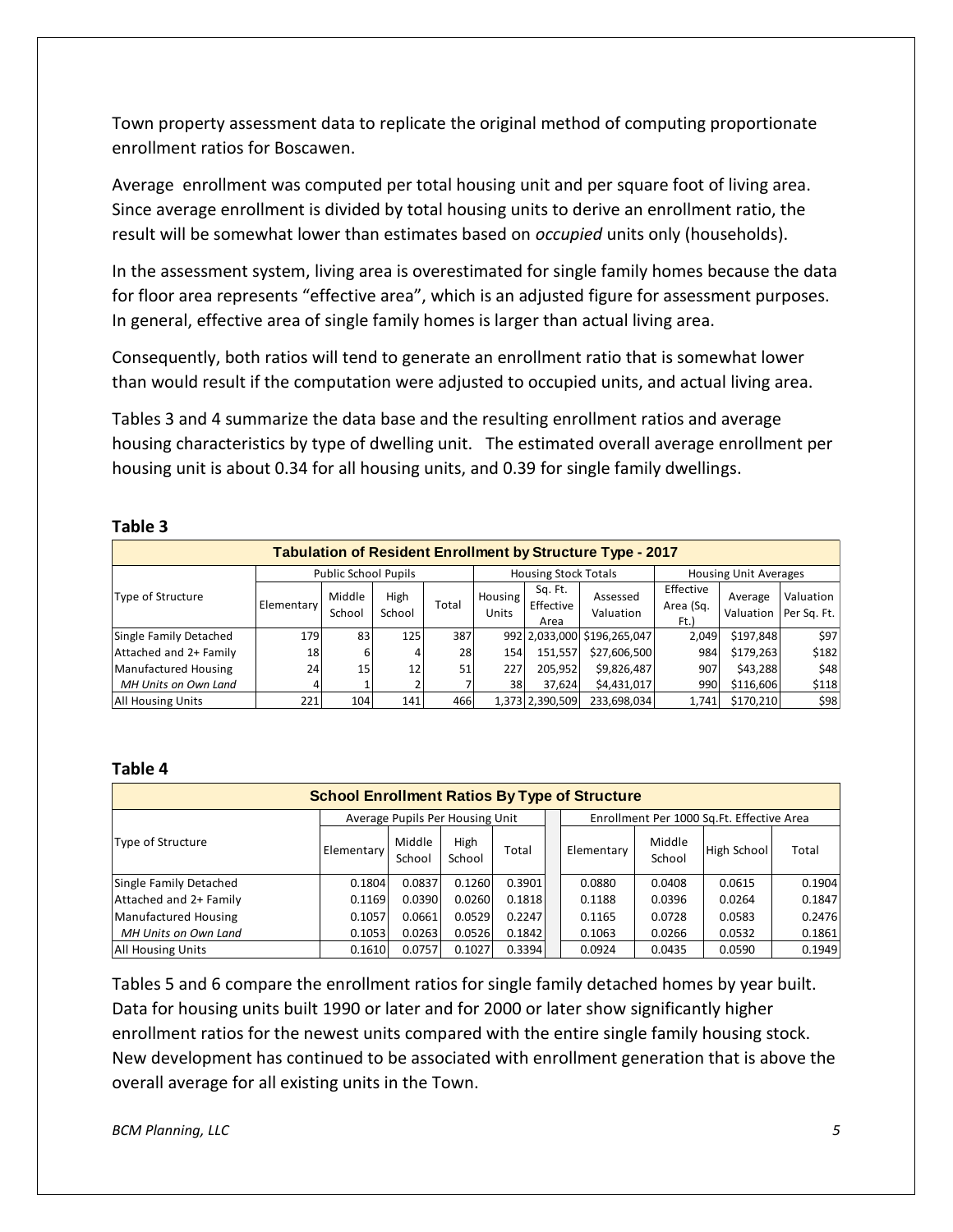### **Table 5**

|                                               | Tabulation of Resident Enrollment in Single Family Units by Year Built - 2017 |                             |                |       |                  |                              |                             |                               |                              |                          |  |
|-----------------------------------------------|-------------------------------------------------------------------------------|-----------------------------|----------------|-------|------------------|------------------------------|-----------------------------|-------------------------------|------------------------------|--------------------------|--|
|                                               |                                                                               | <b>Public School Pupils</b> |                |       |                  | <b>Housing Stock Totals</b>  |                             |                               | <b>Housing Unit Averages</b> |                          |  |
| Single Family Detached<br>Homes by Year Built | <b>Elementary</b>                                                             | Middle<br>School            | High<br>School | Total | Housing<br>Units | Sq. Ft.<br>Effective<br>Area | Assessed<br>Valuation       | Effective<br>Area (Sq.<br>Ft. | Average<br>Valuation         | Valuation<br>Per Sq. Ft. |  |
| Prior to 1980                                 | 116                                                                           | 56                          | 78             | 250   |                  |                              | 675 1,360,357 \$125,294,938 | 2,015                         | \$185,622                    | \$92                     |  |
| 1980 to 1999                                  | 20                                                                            | 12                          | 17             | 49    | 166              | 338,428                      | \$34,341,201                | 2,039                         | \$206,875                    | \$101                    |  |
| 2000 or Later                                 | 43                                                                            | 15                          | 30             | 88    | 151              | 334.215                      | \$36,628,908                | 2,213                         | \$242,576                    | \$110                    |  |
| <b>All Single Family Units</b>                | 179                                                                           | 83                          | 125            | 387   |                  |                              | 992 2,033,000 \$196,265,047 | 2,049                         | \$197,848                    | \$97                     |  |
| 1990 or Later                                 | 49                                                                            | 18                          | 36             | 103   | 199              | 427.671                      | \$46,688,766                | 2,149                         | \$234,617                    | \$109                    |  |

#### **Table 6**

|                                               | <b>School Enrollment Ratios for Single Family Homes by Year Built</b> |                                 |                |        |  |            |                  |                                           |        |  |
|-----------------------------------------------|-----------------------------------------------------------------------|---------------------------------|----------------|--------|--|------------|------------------|-------------------------------------------|--------|--|
|                                               |                                                                       | Average Pupils Per Housing Unit |                |        |  |            |                  | Enrollment Per 1000 Sq.Ft. Effective Area |        |  |
| Single Family Detached<br>Homes by Year Built | Elementary                                                            | Middle<br>School                | High<br>School | Total  |  | Elementary | Middle<br>School | High School                               | Total  |  |
| Prior to 1980                                 | 0.1719                                                                | 0.0830                          | 0.1156         | 0.3704 |  | 0.0853     | 0.0412           | 0.0573                                    | 0.1838 |  |
| 1980 to 1999                                  | 0.1205                                                                | 0.0723                          | 0.1024         | 0.2952 |  | 0.0591     | 0.0355           | 0.0502                                    | 0.1448 |  |
| l2000 or Later                                | 0.2848                                                                | 0.0993                          | 0.1987         | 0.5828 |  | 0.1287     | 0.0449           | 0.0898                                    | 0.2633 |  |
| All Single Family Units                       | 0.1804                                                                | 0.0837                          | 0.1260         | 0.3901 |  | 0.0880     | 0.0408           | 0.0615                                    | 0.1904 |  |
| 1990 or Later                                 | 0.2462                                                                | 0.0905                          | 0.1809         | 0.5176 |  | 0.1146     | 0.0421           | 0.0842                                    | 0.2408 |  |
|                                               |                                                                       |                                 |                |        |  |            |                  |                                           |        |  |

# **Figure 1**



*BCM Planning, LLC*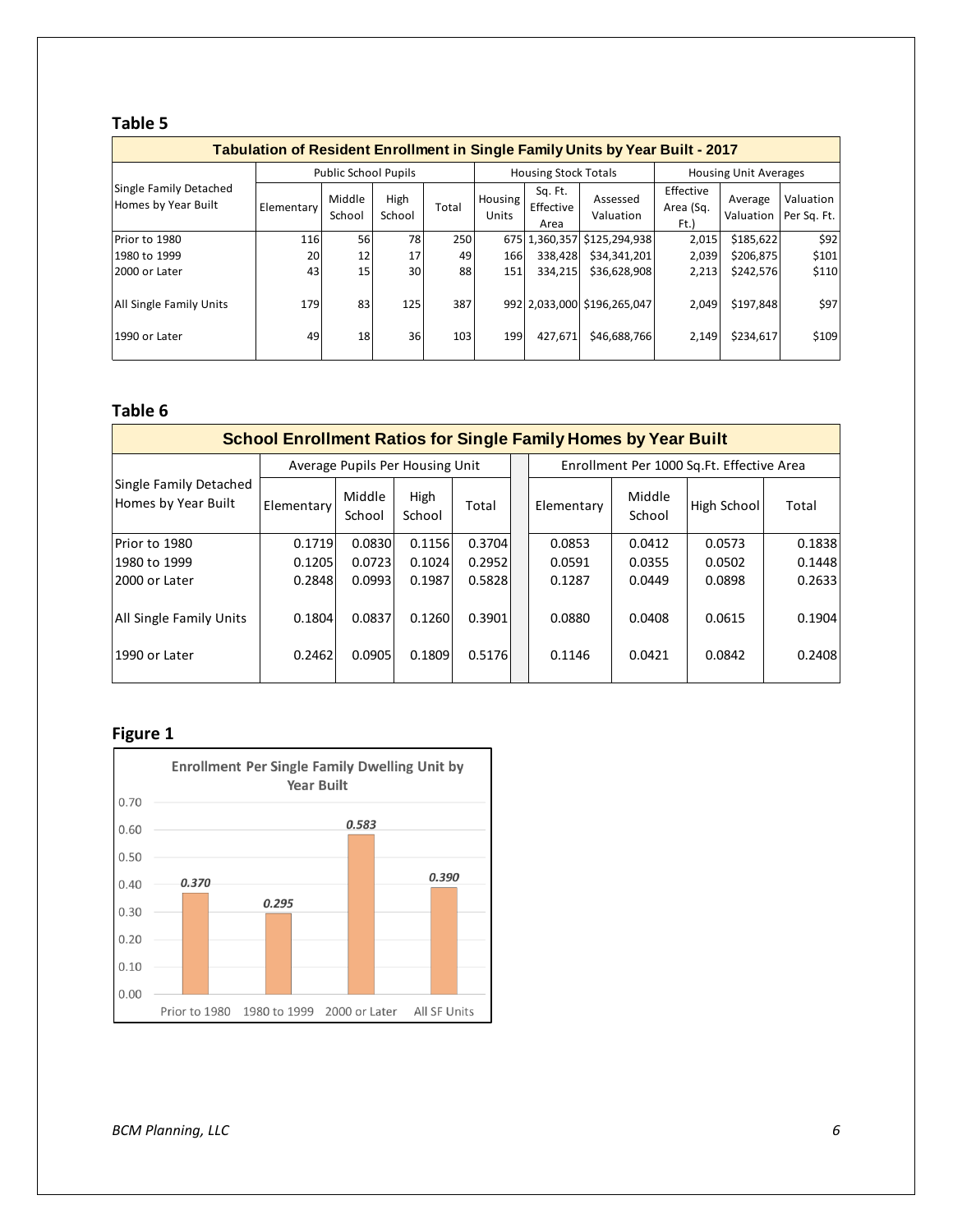Tables 7 and 8 compute enrollment averages for single family homes based on the number of bedrooms. This is provided for comparative and informational purposes only. A bedroom basis has not been used to compute impact fee assessments in Boscawen.

The average enrollment per single family home is about the same as that of the average three bedroom unit (about 0.39 to 0.40 per home), while a four bedroom single family unit can be expected to have an average enrollment ratio of about 0.54 per unit, or about 35% higher than the average single family unit. Should the Town wish to assess fees that would capture more revenue from larger units, it is recommended that this be accomplished using an assessment per square foot of living area, rather than a fee based on bedrooms, which is more difficult to define in the assessment process.

#### **Table 7**

| Tabulation of Resident Enrollment In Single Family Units by Number of Bedrooms -2017 |            |                      |                |       |                  |                              |                             |                                |                              |                          |
|--------------------------------------------------------------------------------------|------------|----------------------|----------------|-------|------------------|------------------------------|-----------------------------|--------------------------------|------------------------------|--------------------------|
| Single Family Detached                                                               |            | Public School Pupils |                |       |                  | <b>Housing Stock Totals</b>  |                             |                                | <b>Housing Unit Averages</b> |                          |
| Homes by Number of<br>Bedrooms                                                       | Elementary | Middle<br>School     | High<br>School | Total | Housing<br>Units | Sq. Ft.<br>Effective<br>Area | Assessed<br>Valuation       | Effective<br>Area (Sq.<br>Ft.) | Average<br>Valuation         | Valuation<br>Per Sq. Ft. |
| One Bedroom                                                                          |            |                      |                |       | 25               | 30.400                       | \$4,316,075                 | 1,216                          | \$172,643                    | \$142                    |
| Two Bedrooms                                                                         | 25         |                      | 10             | 42    | 194              | 295,614                      | \$33,392,605                | 1,524                          | \$172,127                    | \$113                    |
| Three Bedrooms                                                                       | 92         | 43                   | 78             | 213   | 524              | 998.308                      | \$99,576,545                | 1,905                          | \$190,032                    | \$100                    |
| Four or More Bedrooms                                                                | 62         | 32                   | 37             | 131   | 241              | 677.545                      | \$56,048,022                | 2,811                          | \$232,564                    | \$83                     |
| Total/Average                                                                        | 179        | 83                   | 125            | 387   |                  |                              | 984 2,001,867 \$193,333,247 | 2,034                          | \$196,477                    | \$97                     |

#### **Table 8**

| <b>School Enrollment Ratios for Single Family Homes by Number of Bedrooms</b> |            |                                 |                |        |            |                  |                                           |        |
|-------------------------------------------------------------------------------|------------|---------------------------------|----------------|--------|------------|------------------|-------------------------------------------|--------|
| Single Family Detached                                                        |            | Average Pupils Per Housing Unit |                |        |            |                  | Enrollment Per 1000 Sq.Ft. Effective Area |        |
| Homes by Number of<br><b>Bedrooms</b>                                         | Elementary | Middle<br>School                | High<br>School | Total  | Elementary | Middle<br>School | High School                               | Total  |
| One Bedroom                                                                   | 0.0000     | 0.0400                          | 0.0000         | 0.0400 | 0.0000     | 0.0329           | 0.0000                                    | 0.0329 |
| Two Bedrooms                                                                  | 0.1289     | 0.0361                          | 0.0515         | 0.2165 | 0.0846     | 0.0237           | 0.0338                                    | 0.1421 |
| Three Bedrooms                                                                | 0.1756     | 0.0821                          | 0.1489         | 0.4065 | 0.0922     | 0.0431           | 0.0781                                    | 0.2134 |
| Four or More Bedrooms                                                         | 0.2573     | 0.1328                          | 0.1535         | 0.5436 | 0.0915     | 0.0472           | 0.0546                                    | 0.1933 |
| Total/Average                                                                 | 0.1819     | 0.0843                          | 0.1270         | 0.3933 | 0.0894     | 0.0415           | 0.0624                                    | 0.1933 |

#### **Figure 2**



*BCM Planning, LLC*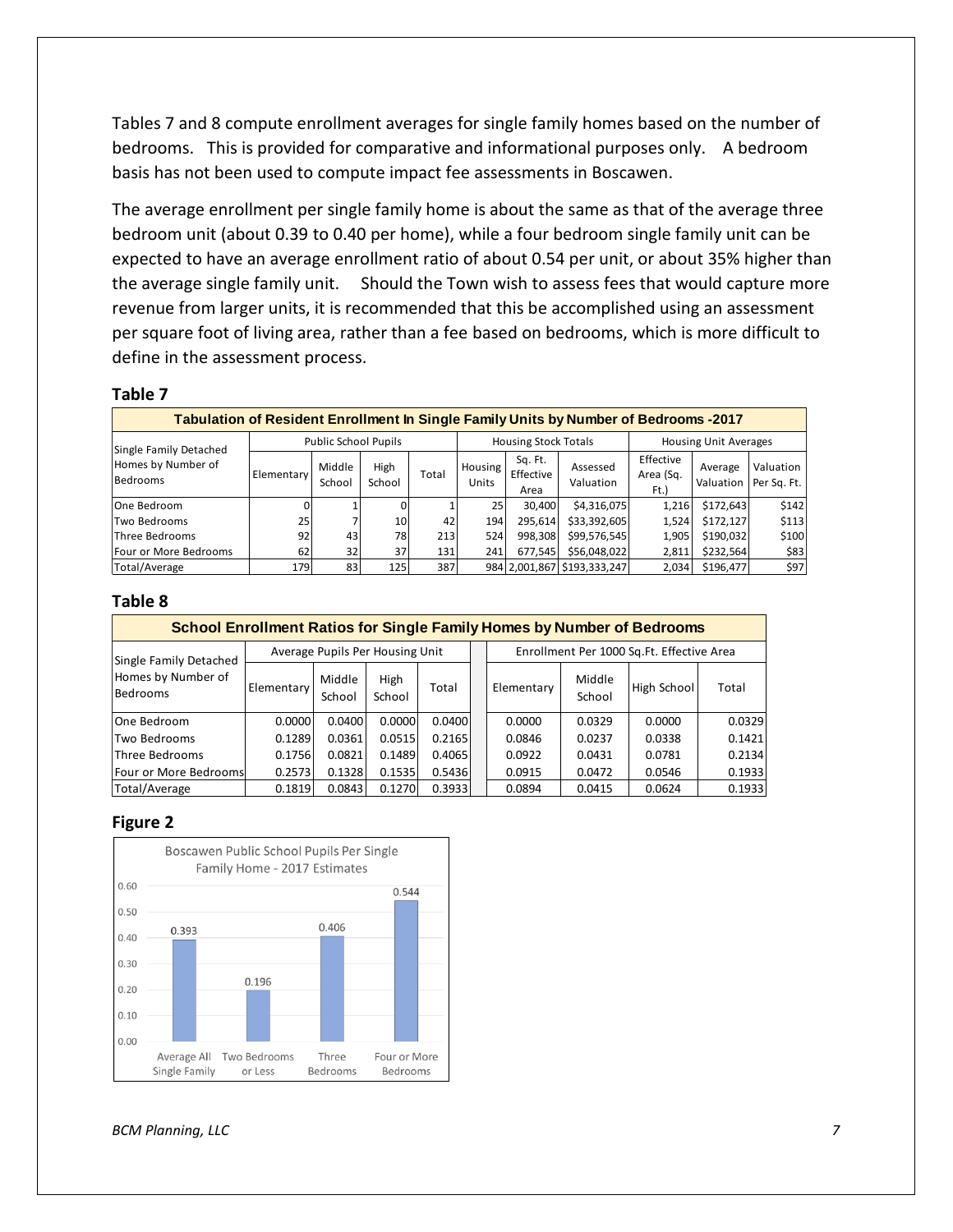#### 4. Facility Space Per Pupil

Table 9 illustrates the capacity and enrollment in the public schools serving the Town of Boscawen. At the time of the original impact fee study, the Merrimack Valley School District was anticipating the passage of a bond issue that would allow for its long-term facility plans to be implemented at the middle school and high school level and at several elementary schools in the district. A combination of renovations and additions to the Merrimack Valley Middle School and high school complex in 2007 enabled the upgrading and expansion of capacity of both classroom and core facilities.

As of the e October 2016 enrollment counts, the Boscawen Elementary School operates at 60% of maximum capacity, the Middle School at 82%, and the High School at 84% (overall facilities serving Boscawen at 79% of capacity). Therefore, reserve capacity is available to serve additional needs if enrollment should increase, and there is available capacity to absorb enrollment generated by new development.

The spatial standards used to assign estimated floor area per pupil capacity **134** square feet per pupil capacity for elementary and middle school space and **141** square feet per pupil capacity for the high school. These remain the same as in the 2007 study, reflecting the capacity assumptions provided by the Merrimack Valley School District at that time.

### 5. Capital Cost of School Development

In the original 2007 impact fee study, the average capital cost for school construction was estimated at \$155 per square foot for K-8 schools, and \$172 per square foot for the high school. These values reflected Merrimack County cost allowances issued by the New Hampshire Department of Education. The cost allowances were used as part of the process of determining maximum eligible state building aid for the public schools, using reasonable assignments for the expected costs for quality school construction, exclusive of land, site work and furnishings.

The most recent cost standards issued by the New Hampshire Department of Education (for use in association with State Building Aid) reflect construction cost estimates for 2015. The maximum allowable costs in Merrimack County for 2015 were \$200 per square foot for elementary schools, \$203 per square foot for middle schools, and \$221 per square foot for high school facilities.

In this update, the adjustment of construction costs has been based on the time adjustment factors in the 2017 edition of RS Means Square Foot Costs applied to the original model estimates. The adjusted cost as of January 2017 based on the RS Means index is assigned at **\$196** per square foot for elementary and middle school space and **\$217** per square foot for high school facility space.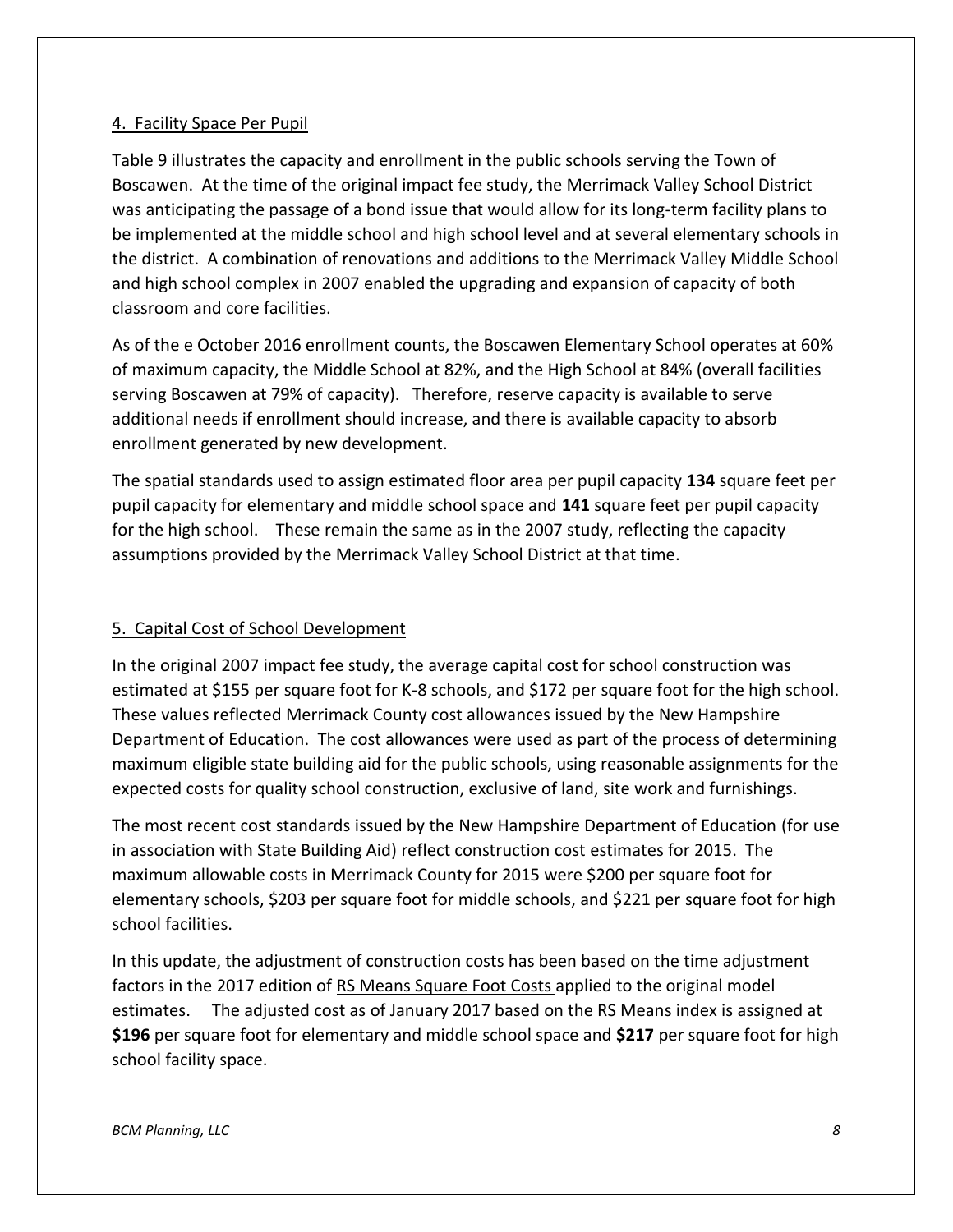### **Table 9**

|                                                                                                                                                                                                                                                                                                                     |                                               | <b>MERRIMACK VALLEY PUBLIC SCHOOL FACILITIES SERVING BOSCAWEN PUPILS</b> |                                          |                                 |                                                      |                                             |                                                        |                                                                                                                                                                                                                                                                                          |
|---------------------------------------------------------------------------------------------------------------------------------------------------------------------------------------------------------------------------------------------------------------------------------------------------------------------|-----------------------------------------------|--------------------------------------------------------------------------|------------------------------------------|---------------------------------|------------------------------------------------------|---------------------------------------------|--------------------------------------------------------|------------------------------------------------------------------------------------------------------------------------------------------------------------------------------------------------------------------------------------------------------------------------------------------|
| <b>School Facilities</b>                                                                                                                                                                                                                                                                                            | Original Yr.<br>Built &<br>Expansion<br>Dates | Grades<br>Served                                                         | <b>Buidling</b><br>Area Gross<br>Sq. Ft. | Maximum<br>Capacity<br>Estimate | Square<br>Feet Per<br>Pupil<br>Classroom<br>Capacity | October<br>2016<br>Enrollment<br>in Schools | 2016<br>Enrollment<br>as % of<br>Classroom<br>Capacity | Notes                                                                                                                                                                                                                                                                                    |
| <b>ELEMENTARY SCHOOL</b>                                                                                                                                                                                                                                                                                            |                                               |                                                                          |                                          |                                 |                                                      |                                             |                                                        |                                                                                                                                                                                                                                                                                          |
| <b>Boscawen Elementary</b>                                                                                                                                                                                                                                                                                          | <b>Built 1996</b>                             | Pre-K to 5                                                               | 55,000                                   | 400                             | 138                                                  | 238                                         | 60%                                                    | Original design concept included four<br>more classrooms; further expansion<br>possible at the site. Enrollment<br>includes 23 in Pre-K program.                                                                                                                                         |
| <b>MIDDLE SCHOOL</b>                                                                                                                                                                                                                                                                                                |                                               |                                                                          |                                          |                                 |                                                      |                                             |                                                        |                                                                                                                                                                                                                                                                                          |
| Merrimack Valley Middle School                                                                                                                                                                                                                                                                                      | 1987, 1990<br>addition, 2007<br>expansion     | Grades 6-8                                                               | 92,500                                   | 700                             | 132                                                  | 573                                         | 82%                                                    | Long term facility plan indicated<br>need for 13,500 s.f. to achieve<br>capacity of 700. Net floor added as<br>part of 2007 expansion: 17,500 s.f.<br>Added 8 permanent classrooms,<br>renovated and expanded core.                                                                      |
| Total K-8 Facilities available to Boscawen                                                                                                                                                                                                                                                                          |                                               | Pre-K to 8                                                               | 147,500                                  | 1,100                           | 134                                                  | 811                                         | 74%                                                    |                                                                                                                                                                                                                                                                                          |
| <b>HIGH SCHOOL</b>                                                                                                                                                                                                                                                                                                  |                                               |                                                                          |                                          |                                 |                                                      |                                             |                                                        |                                                                                                                                                                                                                                                                                          |
| Merrimack Valley High School                                                                                                                                                                                                                                                                                        | 1964, 2007<br>expansion                       | Grades 9-12                                                              | 141,000                                  | 1,000                           | 141                                                  | 840                                         | 84%                                                    | A 28,000 square foot expansion in<br>2007 added 8 permanent classrooms;<br>work inlcuded expanded core<br>facilities and renovation. Long term<br>Facility Needs Study (2004) indicated<br>net additional space of 27,500 s.f.<br>needed to achieve capacity for up to<br>1000 students. |
| <b>Total For Schools Serving Boscawen</b>                                                                                                                                                                                                                                                                           |                                               | Pre-K to 12                                                              | 288,500                                  | 2,100                           | 137                                                  | 1,651                                       | 79%                                                    |                                                                                                                                                                                                                                                                                          |
| Sources: Merrimack Valley School District staff interviews; Educational Program and Analysis of Facility Needs for Grades 6-12, NHSAA, January 2004;<br>Educational Specifications for Additions and Renovations (2004, MV School Board Facilities Committee); 2012 Annual Report, Merrimack Valley School District |                                               |                                                                          |                                          |                                 |                                                      |                                             |                                                        |                                                                                                                                                                                                                                                                                          |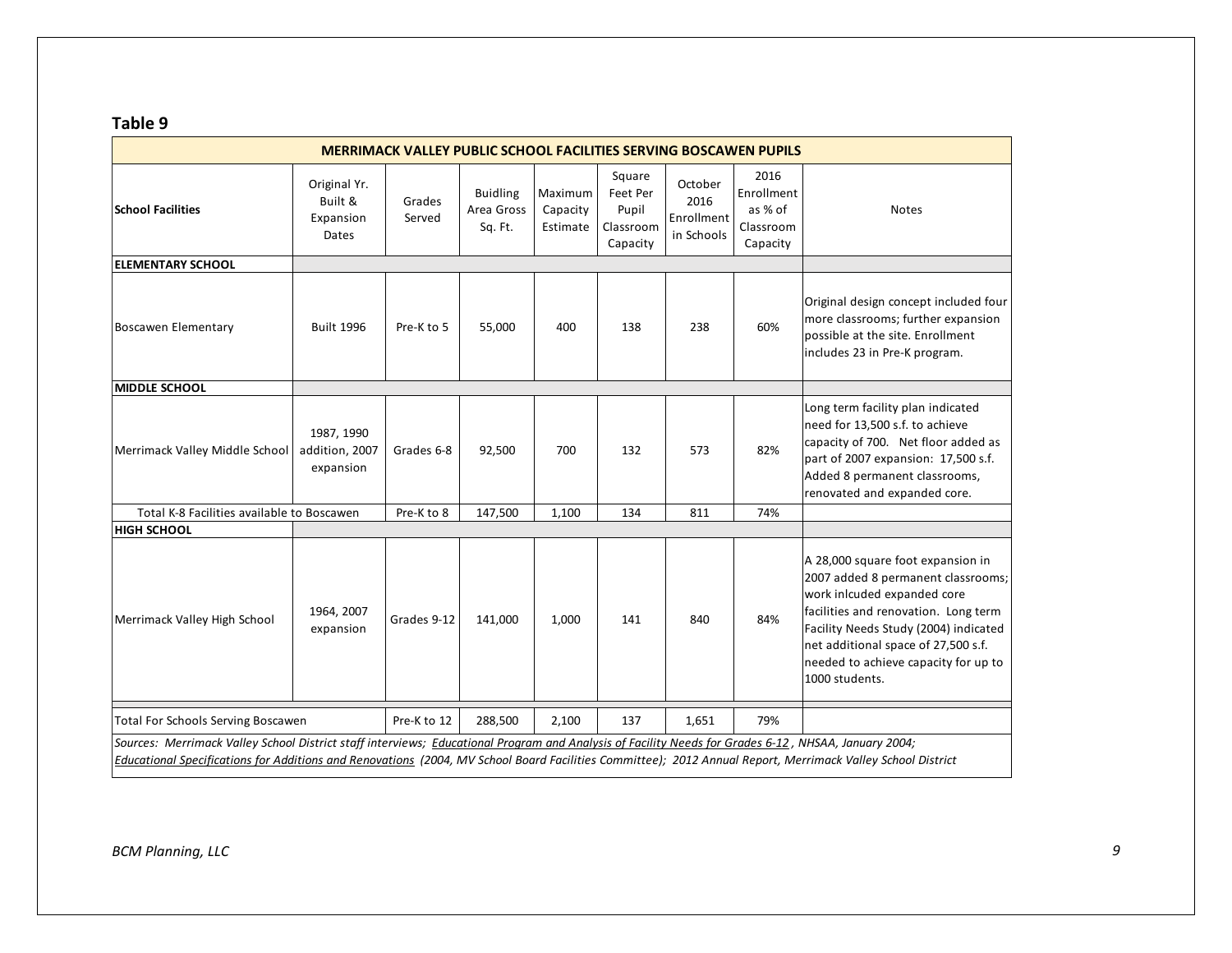#### 6. Credit Allowances

#### *a. Credits Per Dwelling Unit.*

Tables 10 and 11 computes credit allowances for past tax payments on the original debt service for the construction of the Boscawen Elementary School from calendar year 1995 through 2004. The present worth of past payments has been updated to 2017 values and expressed as a credit per thousand dollars of assessed valuation based on the Town's net local assessed valuation as of 2016. This credit allowance is applied to estimated raw land value (predevelopment) for past taxes paid by vacant land toward school capacity.

A second credit involving both past and future payments is computed in Tables 12 and 13. These allowances reflect credits for a portion of the District bonds for middle school and high school improvements and expansion. At the time of the original study, it was estimated that about 19% of the total cost of this project was attributable to rectifying base year space deficiencies that existed prior to the improvement and expansion of the schools of the two schools. Therefore, a credit allowance is provided for the portion of Boscawen's cost for rectifying those pre-existing needs.

The present value and present worth of past payments and anticipated future payments have been computed using a discount rate of 5%. Table 14 summarizes the total credit allowances per housing unit for the 2017 fee update.

#### **Table 10 – Credit Allowance 1**

**SCHOOL IMPACT FEE CREDIT ALLOWANCES PAST PAYMENTS ON DEBT SERVICE FOR EXISTING CAPACITY**

**Boscawen Elementary School Construction (1996)**

| Original Debt:   | \$5,400,000 (Included Other Projects) |
|------------------|---------------------------------------|
| Interest Rate(s) | 5.3% (estimated)                      |

ASSUMPTIONS<br>State Building Aid To District: Discount Rate: 5.0%

55.0% Of Principal Due on Bonds Boscawen Share of Net District Cost 25.37% For capital outlay and debt service (2006 basis)

#### **PAST PAYMENTS**

|               | Annual    |           |           | Less State      | Net Debt           | Elementary School Net Debt Service |              |
|---------------|-----------|-----------|-----------|-----------------|--------------------|------------------------------------|--------------|
|               | Principal | Interest  | Total     | <b>Building</b> |                    | Service Cost Construction Portion  | Cost Paid by |
| Calendar Year | Payment   | Payment   | Payment   | Aid             | <b>To District</b> | @ 80% of Bond                      | Boscawen     |
| 1995          | \$550,000 | \$286,200 | \$836,200 | (S302, 500)     | \$533,700          | \$426,960                          | \$135,400    |
| 1996          | \$550,000 | \$257,050 | \$807.050 | (\$302,500)     | \$504.550          | \$403,640                          | \$128,004    |
| 1997          | \$550,000 | \$227,900 | \$777,900 | (\$302,500)     | \$475,400          | \$380,320                          | \$120,609    |
| 1998          | \$550,000 | \$198,750 | \$748.750 | (\$302,500)     | \$446.250          | \$357,000                          | \$113,214    |
| 1999          | \$550,000 | \$168,025 | \$718.025 | (S302, 500)     | \$415,525          | \$332,420                          | \$105,419    |
| 2000          | \$550,000 | \$139,975 | \$689.975 | (\$302,500)     | \$387.475          | \$309,980                          | \$98,302     |
| 2001          | \$550,000 | \$111.924 | \$661.924 | (S302, 500)     | \$359.424          | \$287.539                          | \$91,186     |
| 2002          | \$550,000 | \$83,600  | \$633,600 | (\$302,500)     | \$331,100          | \$264,880                          | \$84,000     |
| 2003          | \$550,000 | \$54,450  | \$604,450 | (S302, 500)     | \$301,950          | \$241,560                          | \$76,605     |
| 2004          | \$450,000 | \$24,750  | \$474,750 | (\$247,500)     | \$227,250          | \$181,800                          | \$57,653     |

Present Worth of Past Payments @ 5% \$2,242,058

Boscawen Net Local Assessed Valuation (Fall 2016) \$235,838,863<br>Ast Payment Credit Per \$1000 Valuation of Raw Land \$9.51 Past Payment Credit Per \$1000 Valuation of Raw Land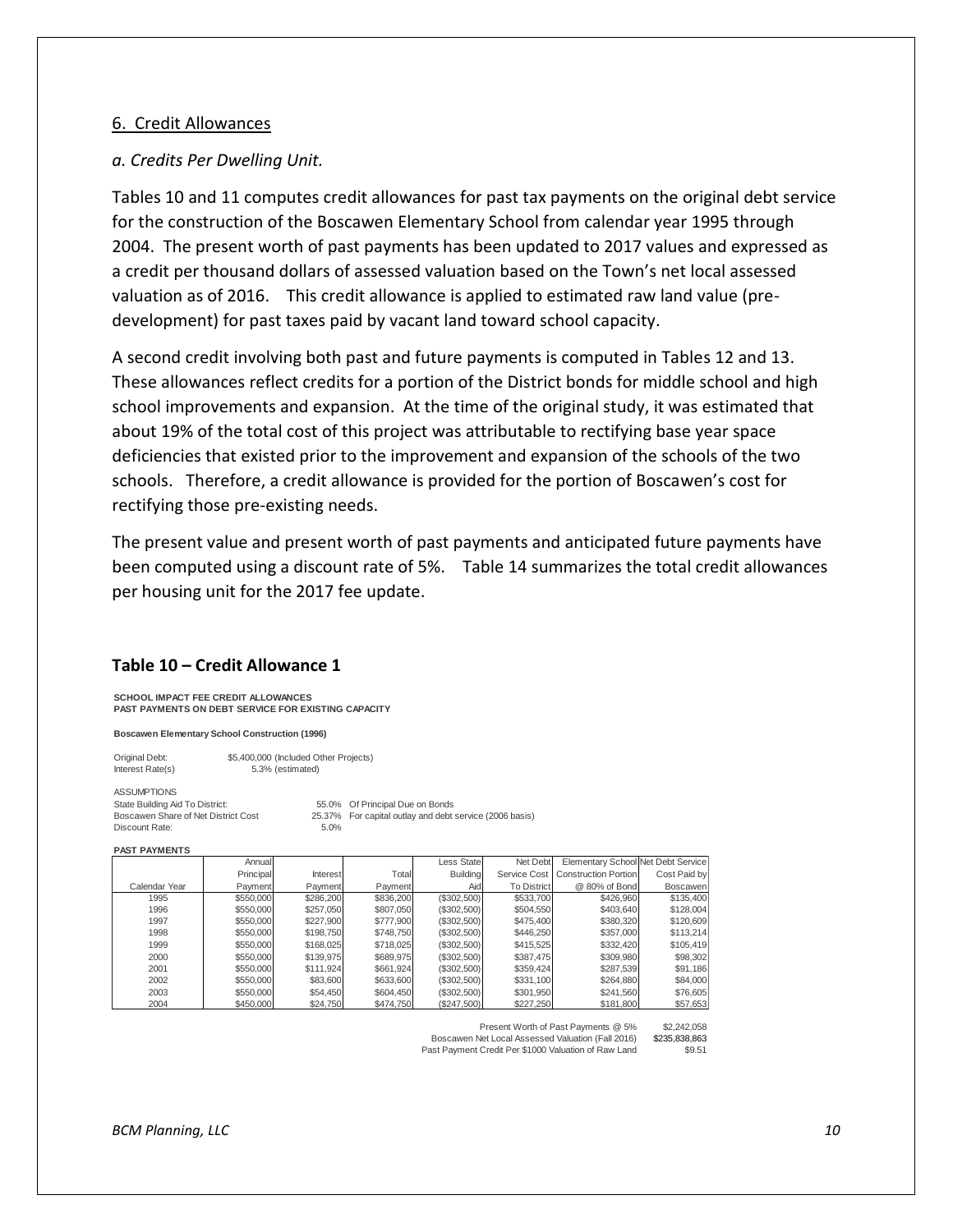### **Table 11**

| <b>Housing Type</b>                  | Average<br>Assessed Value<br>Homes Built<br>1990 or Later | Raw Land<br>Assessed<br>Value Per Unit<br>Est. @ 13% | Past Payment<br>Credit |
|--------------------------------------|-----------------------------------------------------------|------------------------------------------------------|------------------------|
| Single Family Detached               | \$235,000                                                 | \$30,550                                             | (5291)                 |
| Attached and 2+ Family<br>Structures | \$179,000                                                 | \$23,270                                             | (5221)                 |
| Manufactured Housing                 | \$117,000                                                 | \$15,210                                             | (5145)                 |

#### **Table 12 – Credit Allowance 2**

**IMPACT FEE CREDIT ALLOWANCES**

MIDDLE SCHOOL AND HIGH SCHOOL IMPROVEMENTS (PORTION)<br>Original Bond: \$19,836,029 2005

**Original Bond:** \$19,836,029 2005<br> **Interest Rate:** 5% to 3% 10 Years **Interest Rate:** 

ASSUMPTIONS

State Building Aid To District: 55.0% Of Principal Due on Bonds

25.37% (Original assumption, applied to years through 2006) 21.00% (Cost share indicated by Boscawen CIP 2008) - applied to years 2008-2011 16.28% (Current ratio, applied to years 2012 or later)

Discount Rate:

**PAST PAYMENTS**

|               |             |           |             |               |                    | Portion of Cost                 | Portion of      |
|---------------|-------------|-----------|-------------|---------------|--------------------|---------------------------------|-----------------|
|               |             |           |             | Less          | Net Debt           | Related to Meeting              | Deficiency Cost |
|               | Principal   | Interest  | Total       | <b>State</b>  |                    | Service Cost Space Deficiency @ | Paid by         |
| Calendar Year | Payment     | Payment   | Payment     | Aid           | <b>To District</b> | 18.7%                           | Boscawen        |
| 2005          | \$1,986,029 | \$211,154 | \$2,197,183 | (\$1,092,316) | \$1,104,867        | \$206,610                       | \$52,417        |
| 2006          | \$1,985,000 | \$617,825 | \$2,602,825 | (\$1,091,750) | \$1,511,075        | \$282.571                       | \$71,688        |
| 2007          | \$1,985,000 | \$533,462 | \$2,518,462 | (S1.091.750)  | \$1,426,712        | \$266,795                       | \$43,434        |
| 2008          | \$1,985,000 | \$554.062 | \$2,539,062 | (\$1,091,750) | \$1,447,312        | \$270.647                       | \$56,836        |
| 2009          | \$1,985,000 | \$389.510 | \$2,374,510 | (S1.091.750)  | \$1,282,760        | \$239,876                       | \$50,374        |
| 2010          | \$1,985,000 | \$325,038 | \$2,310,038 | (\$1,091,750) | \$1,218,288        | \$227,820                       | \$47,842        |
| 2011          | \$1,985,000 | \$260.525 | \$2,245,525 | (S1.091.750)  | \$1,153,775        | \$215,756                       | \$45,309        |
| 2012          | \$1,980,000 | \$198,990 | \$2,178,990 | (\$1,089,000) | \$1,089,990        | \$203.828                       | \$33,183        |
| 2013          | \$1,980,000 | \$134.640 | \$2,114,640 | (\$1,089,000) | \$1,025,640        | \$191.795                       | \$31,224        |
| 2014          | \$1,980,000 | \$69,300  | \$2,049,300 | (\$1,089,000) | \$960,300          | \$179.576                       | \$29,235        |

Present Worth of Past Payments @ 5% \$692,275

Boscawen Net Local Assessed Valuation (Fall 2016) \$235,838,863<br>ast Payment Credit Per \$1000 Valuation of Raw Land \$2.94

Past Payment Credit Per \$1000 Valuation of Raw Land

#### **Table 13**

| <b>Housing Type</b>                         | Average<br>Assessed Value<br>Per Unit | Raw Land<br>Assessed Value<br>Per Unit Est. @<br>13% | Past Payment<br>Credit Per Unit |
|---------------------------------------------|---------------------------------------|------------------------------------------------------|---------------------------------|
| Single Family Detached                      | \$235,000                             | \$30,550                                             | (\$90)                          |
| Attached and 2+ Family<br><b>Structures</b> | \$179,000                             | \$23,270                                             | $($ \$68)                       |
| Manufactured Housing                        | \$117,000                             | \$15,210                                             | $($ \$45)                       |

### **Table 14**

| <b>Total Credit Allowances</b>    |        |  |  |  |  |  |
|-----------------------------------|--------|--|--|--|--|--|
| <b>Single Family Detached</b>     | (5381) |  |  |  |  |  |
| Attached and 2+ Family Structures | (5289) |  |  |  |  |  |
| <b>Manufactured Housing</b>       | (5190) |  |  |  |  |  |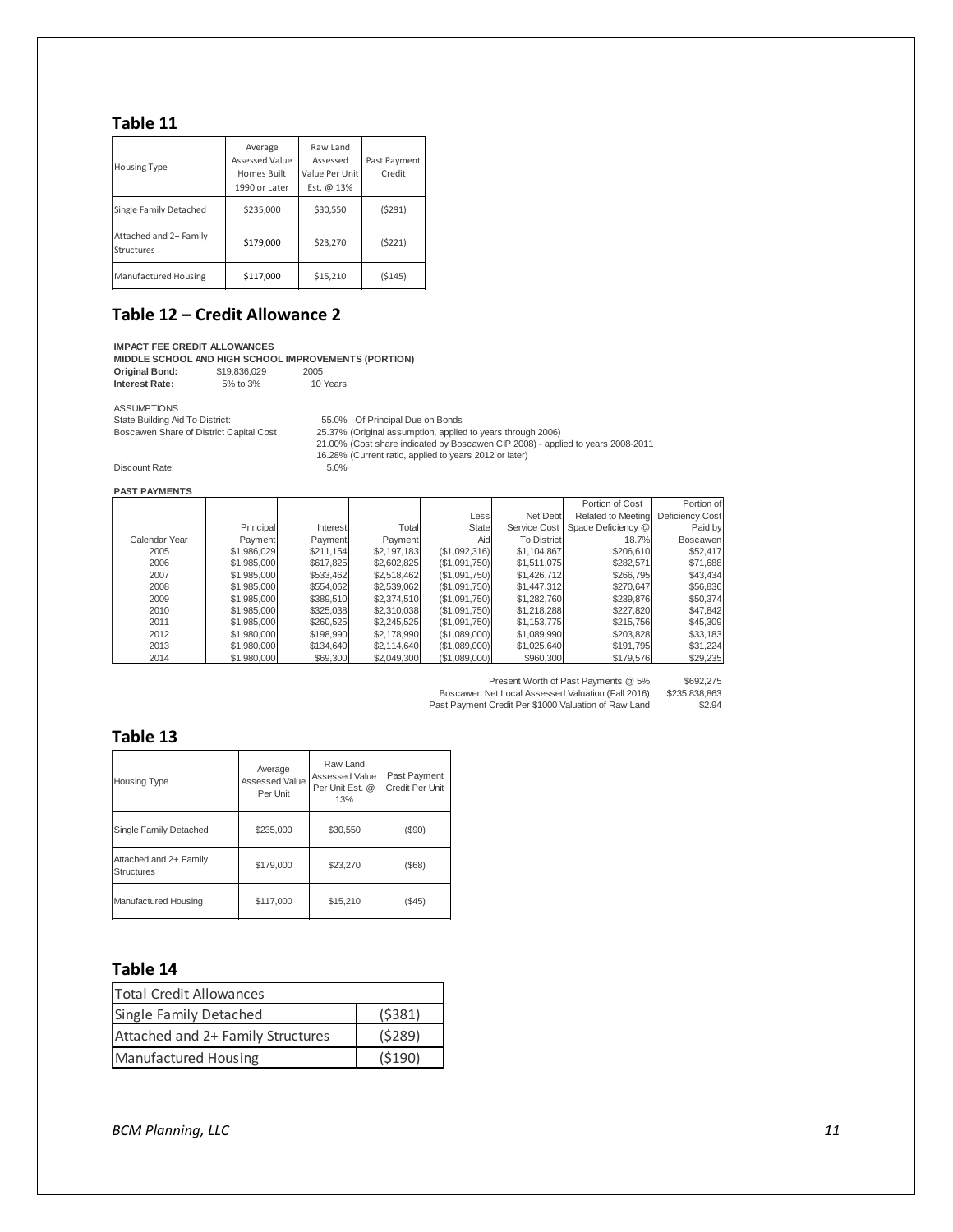### *b. Credit Allowances Per Square Foot*

The same series of credit calculations was also computed based on assessed valuation per square foot in order to support an alternative assessment option. The results of the credit calculations are shown in Tables 15 to 17.

|                                   |                | Raw Land              | Past       |
|-----------------------------------|----------------|-----------------------|------------|
| <b>Housing Type</b>               | Assessed Value | <b>Assessed Value</b> | Payment    |
|                                   | Per Sq. Ft.    | Per Sq. Ft. Est.      | Credit Per |
|                                   |                | @ 13%                 | Sq. Ft.    |
| Single Family Detached            | \$110          | \$14.30               | (50.14)    |
| Attached and 2+ Family Structures | \$182          | \$23.66               | (50.23)    |
| Manufactured Housing              | \$118          | \$15.34               | (50.15)    |

#### **Table 15 – Credit Allowance 1 Per Square Foot**

#### **Table 16 – Credit Allowance 2 Per Square Foot**

|                                   |                                 | Raw Land         | Past       |
|-----------------------------------|---------------------------------|------------------|------------|
|                                   | Assessed Value   Assessed Value |                  | Payment    |
| <b>Housing Type</b>               | Per Sq. Ft.                     | Per Sq. Ft. Est. | Credit Per |
|                                   |                                 | @ 13%            | Sq. Ft.    |
| Single Family Detached            | \$110                           | \$14.30          | (50.04)    |
| Attached and 2+ Family Structures | \$182                           | \$23.66          | (50.07)    |
| <b>Manufactured Housing</b>       | \$118                           | \$15.34          | (50.05)    |

### **Table 17**

| Total Credit Allowances Per Square Foot |         |  |  |  |  |  |
|-----------------------------------------|---------|--|--|--|--|--|
| (50.18)<br>Single Family Detached       |         |  |  |  |  |  |
| Attached and 2+ Family Structures       | (50.30) |  |  |  |  |  |
| (50.20)<br><b>Manufactured Housing</b>  |         |  |  |  |  |  |

### 7. Impact Fee Calculations per Unit and Per Square Foot

Table 18 shows the resulting school impact fee schedules for two assessment options (per housing unit or per square foot). The detailed components of the calculations for these options are set forth in Tables 19 and 20. The impact fee assessment is based on multiplying the enrollment ratio for each type of structure times the facility standard (square feet of school space per pupil), times the cost per square foot of school facility space (adjusted for historic State Building Aid), less deductions for debt service credit allowances.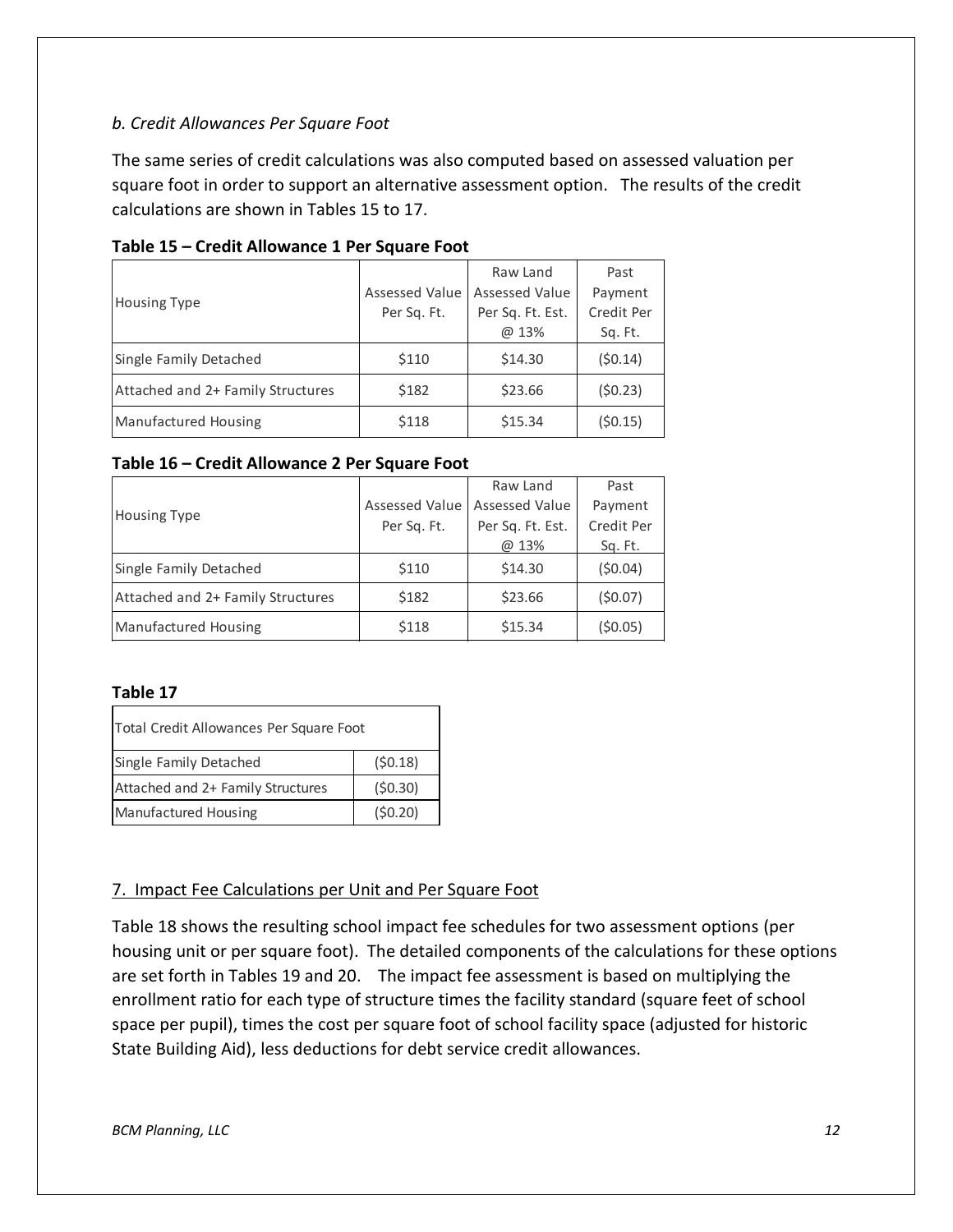#### **Table 18**

| <b>2017 School Impact Fee Update: Options for Assessment</b>                                                                                                                                                                  |              |                                   |  |  |  |  |  |  |
|-------------------------------------------------------------------------------------------------------------------------------------------------------------------------------------------------------------------------------|--------------|-----------------------------------|--|--|--|--|--|--|
| Type of Housing Unit                                                                                                                                                                                                          | Fee Per Unit | Alternative<br>Fee Per Sq.<br>Ft. |  |  |  |  |  |  |
| Single Family Detached                                                                                                                                                                                                        | \$4,093      | \$2.01                            |  |  |  |  |  |  |
| Attached and 2+ Family                                                                                                                                                                                                        | \$1,624      | \$1.63                            |  |  |  |  |  |  |
| <b>Manufactured Housing</b>                                                                                                                                                                                                   | \$2,383      | \$2.63                            |  |  |  |  |  |  |
| Accessory Dwelling Unit*                                                                                                                                                                                                      | \$1,228      | \$2.01                            |  |  |  |  |  |  |
| * Fee per unit computed @ 30% of fee for SF detached home. If fee per square<br>foot is used, apply the fee per square foot to the net increase in total living<br>area on the parcel after completion of the accessory unit. |              |                                   |  |  |  |  |  |  |

A fee for accessory dwelling units has been added to Table 18 in anticipation of the need for a special category of assessment. In several other communities where sufficient data were available, BCM Planning, LLC was able to compute average enrollment for single family housing units with and without accessory apartments.<sup>1</sup>

The results indicated that an accessory unit is likely to add up to 1/3 additional enrollment to a single family parcel when an accessory unit is added. BCM Planning recommends that the accessory unit be assessed at a ratio of 30% of the fee amount applicable to a single family detached dwelling, or if a square foot assessment is applied, assessed at the single family rate per square foot.

In the case where an accessory dwelling unit is being created in whole or in part from the existing living area within a single family dwelling, the most equitable method of assessment will be to apply the single family fee per square foot to the *net new living area* on the site that results from the addition of the accessory unit.

 $\overline{\phantom{a}}$ 

<sup>&</sup>lt;sup>1</sup> Special tabulations developed by BCM Planning, LLC in studies for Salem and Manchester indicated ratios of 0.31 to 0.32 as the added enrollment impact of an accessory unit incorporated into a single family home site. A higher ratio was estimated in Sandown at 0.34, but was based on a much smaller sample.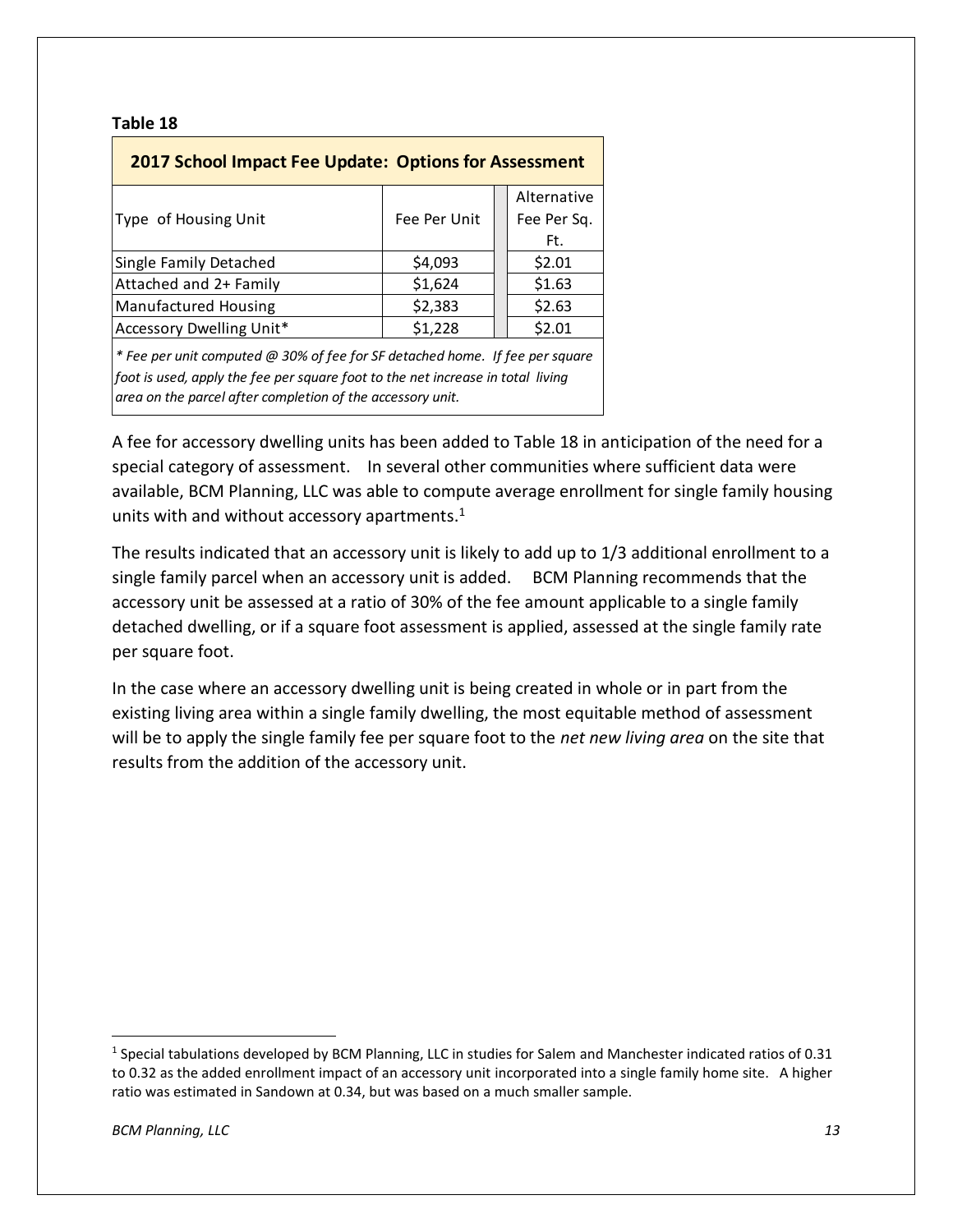| <b>SCHOOL IMPACT FEE COMPUTATION BY DWELLING UNIT TYPE</b><br><b>TOWN OF BOSCAWEN - 2017 UPDATE</b>                                                                    |                                      |                                           |                     |           |                                  |                              |                              |                              |                                      |
|------------------------------------------------------------------------------------------------------------------------------------------------------------------------|--------------------------------------|-------------------------------------------|---------------------|-----------|----------------------------------|------------------------------|------------------------------|------------------------------|--------------------------------------|
| <b>FEE PER DWELLING UNIT</b>                                                                                                                                           |                                      |                                           |                     |           |                                  |                              |                              |                              |                                      |
|                                                                                                                                                                        |                                      |                                           |                     |           |                                  |                              |                              | <b>Building Construction</b> |                                      |
|                                                                                                                                                                        | 2017 Boscawen Enrollment Per Housing |                                           |                     |           | School Floor Area/Pupil Standard |                              |                              | Costs/Sq. Ft. - Adjusted     |                                      |
| Type of Housing Unit:                                                                                                                                                  |                                      | Unit                                      |                     |           | (2007 Study)                     |                              |                              | to 2017 *                    | <b>Total School Capital Cost Per</b> |
|                                                                                                                                                                        |                                      |                                           |                     |           |                                  |                              | \$196                        | \$217                        | Dwelling Unit                        |
|                                                                                                                                                                        | Grade K-8                            | Grade 9-12                                | Total K-12          | Grade K-8 | High                             | Average                      | K-8                          | Grade 9-12                   |                                      |
|                                                                                                                                                                        | Enrollment                           | Enrollment                                | Enrollment          | Schools   | School                           | Per Pupil                    | Schools                      | High School                  |                                      |
| Single Family Detached                                                                                                                                                 | 0.264                                | 0.126                                     | 0.390               | 134       | 141                              | 136                          | \$6,934                      | \$3,855                      | \$10,789                             |
| Attached and 2+ Family                                                                                                                                                 | 0.156                                | 0.026                                     | 0.182               | 134       | 141                              | 135                          | \$4,097                      | \$796                        | \$4,893                              |
| Manufactured Housing                                                                                                                                                   | 0.172                                | 0.053                                     | 0.225               | 134       | 141                              | 136                          | \$4,517                      | \$1,622                      | \$6,139                              |
|                                                                                                                                                                        |                                      | Net District Cost With 55% State Buidling |                     |           |                                  | <b>Credit Allowances for</b> |                              |                              | Impact Fee Per Dwelling Unit         |
| Type of Housing Unit:                                                                                                                                                  |                                      | Aid                                       |                     |           |                                  |                              | <b>Property Tax Payments</b> |                              | (Capital Cost Impact)                |
|                                                                                                                                                                        |                                      |                                           |                     |           | For Pre-Existing Capacity Needs  |                              |                              |                              | Less Credit Allowance)               |
|                                                                                                                                                                        | Elementary and                       | High                                      | <b>Total Public</b> |           | Past                             | Future                       | Total                        |                              | <b>Boscawen School</b>               |
|                                                                                                                                                                        | Middle Schools                       | School                                    | Schools             |           |                                  |                              |                              |                              | <b>Impact Fee Per Unit:</b>          |
| Single Family Detached                                                                                                                                                 | \$3,120                              | \$1,735                                   | \$4,855             |           | (5381)                           | \$0                          | ( \$381)                     |                              | \$4,093                              |
| Attached and 2+ Family                                                                                                                                                 | \$1,844                              | \$358                                     | \$2,202             |           | (5289)                           | \$0                          | (5289)                       |                              | \$1,624                              |
| Manufactured Housing                                                                                                                                                   | \$2,033                              | \$730                                     | \$2,763             |           | (5190)                           | \$0                          | (\$190)                      |                              | \$2,383                              |
| * Cost per square foot from original model (2007) adjusted using RS Means Square Foot Costs adjustment factors for January 2017 index relative to the 2007 cost basis. |                                      |                                           |                     |           |                                  |                              |                              |                              |                                      |

# **Table 19: 2017 Fee Basis Per Dwelling Unit**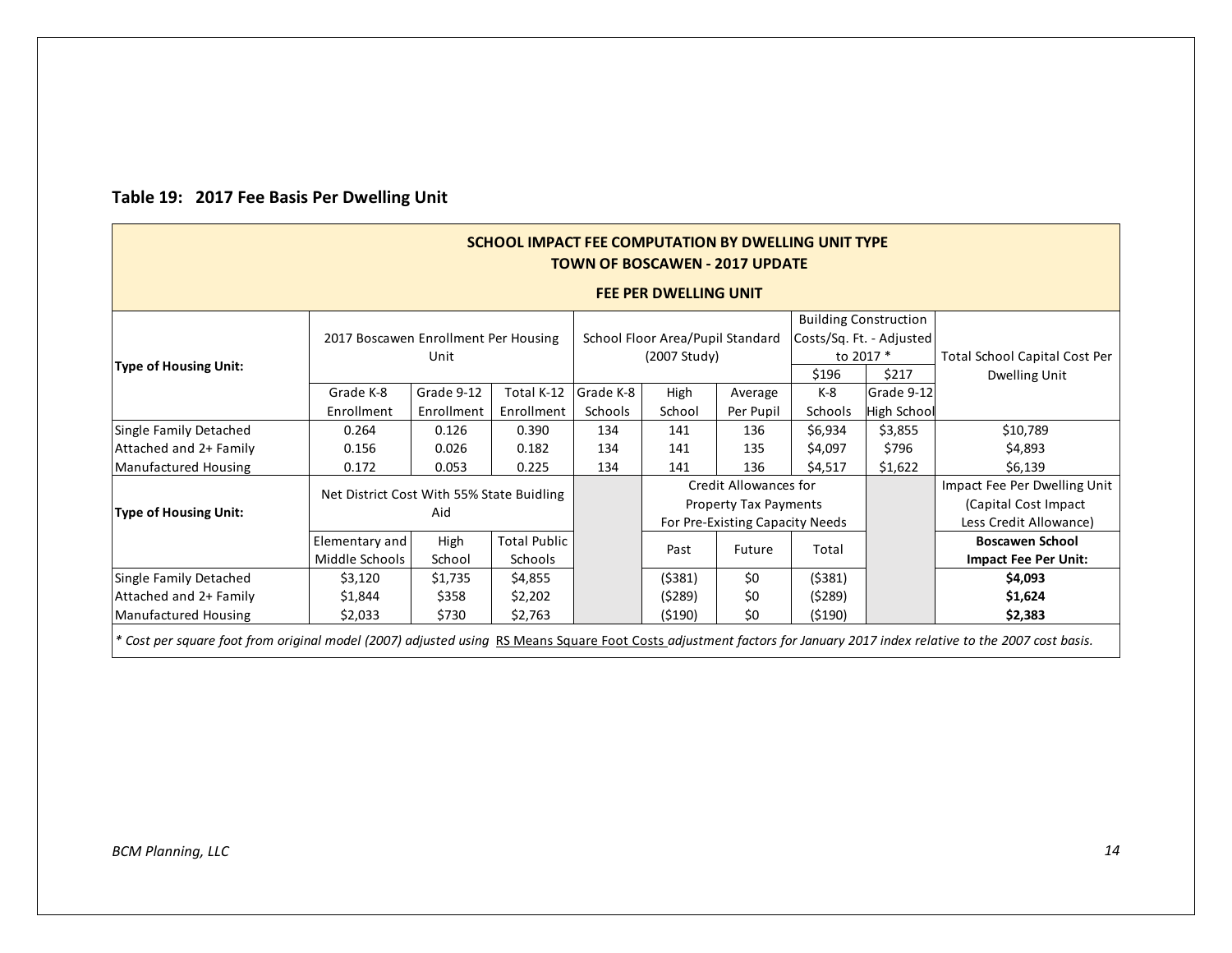| SCHOOL IMPACT FEE COMPUTATION BY DWELLING UNIT TYPE                                                                                                                     |                                    |                                            |                     |           |                                                  |                                                       |         |                                                                       |                                                                |  |
|-------------------------------------------------------------------------------------------------------------------------------------------------------------------------|------------------------------------|--------------------------------------------|---------------------|-----------|--------------------------------------------------|-------------------------------------------------------|---------|-----------------------------------------------------------------------|----------------------------------------------------------------|--|
| <b>TOWN OF BOSCAWEN - 2017 UPDATE</b>                                                                                                                                   |                                    |                                            |                     |           |                                                  |                                                       |         |                                                                       |                                                                |  |
|                                                                                                                                                                         | FEE PER SQUARE FOOT OF LIVING AREA |                                            |                     |           |                                                  |                                                       |         |                                                                       |                                                                |  |
| Type of Housing Unit:                                                                                                                                                   |                                    | 2017 Boscawen Enrollment Per 1,000 Sq. Ft. |                     |           | School Floor Area/Pupil Standard<br>(2007 Study) |                                                       |         | <b>Building Construction</b><br>Costs/Sq. Ft. - Adjusted<br>to 2017 * | Total School Capital Cost Per<br>Square Foot of Living Area in |  |
|                                                                                                                                                                         |                                    |                                            |                     |           |                                                  |                                                       |         | \$217                                                                 | Dwelling Unit                                                  |  |
|                                                                                                                                                                         | Grade K-8                          | Grade 9-12                                 | Total K-12          | Grade K-8 | High                                             | Average                                               | $K-8$   | Grade 9-12                                                            |                                                                |  |
|                                                                                                                                                                         | Enrollment                         | Enrollment                                 | Enrollment          | Schools   | School                                           | Per Pupil                                             | Schools | High School                                                           |                                                                |  |
| Single Family Detached                                                                                                                                                  | 0.129                              | 0.061                                      | 0.190               | 134       | 141                                              | 136                                                   | \$3.38  | \$1.88                                                                | \$5.26                                                         |  |
| Attached and 2+ Family                                                                                                                                                  | 0.158                              | 0.026                                      | 0.185               | 134       | 141                                              | 135                                                   | \$4.16  | \$0.81                                                                | \$4.97                                                         |  |
| Manufactured Housing                                                                                                                                                    | 0.189                              | 0.058                                      | 0.248               | 134       | 141                                              | 136                                                   | \$4.97  | \$1.78                                                                | \$6.75                                                         |  |
|                                                                                                                                                                         |                                    | Net District Cost With 55% State Buidling  |                     |           |                                                  | Credit Allowances for<br><b>Property Tax Payments</b> |         |                                                                       | Impact Fee Per Square Foot<br>(Capital Cost Impact)            |  |
| Type of Housing Unit:                                                                                                                                                   |                                    | Aid                                        |                     |           |                                                  |                                                       |         |                                                                       |                                                                |  |
|                                                                                                                                                                         |                                    |                                            |                     |           |                                                  | For Pre-Existing Capacity Needs                       |         |                                                                       | Less Credit Allowance)                                         |  |
|                                                                                                                                                                         | Elementary and                     | High                                       | <b>Total Public</b> |           | Past                                             | Future                                                | Total   |                                                                       | <b>Boscawen School</b>                                         |  |
|                                                                                                                                                                         | Middle Schools                     | School                                     | Schools             |           |                                                  |                                                       |         |                                                                       | Impact Fee Per Sq. Ft.                                         |  |
| Single Family Detached                                                                                                                                                  | \$1.52                             | \$0.85                                     | \$2.37              |           | (50.18)                                          | \$0.00                                                | (50.18) |                                                                       | \$2.01                                                         |  |
| Attached and 2+ Family                                                                                                                                                  | \$1.87                             | \$0.36                                     | \$2.23              |           | (\$0.30)                                         | \$0.00                                                | (50.30) |                                                                       | \$1.63                                                         |  |
| Manufactured Housing                                                                                                                                                    | \$2.24                             | \$0.80                                     | \$3.04              |           | (\$0.20)                                         | \$0.00                                                | (50.20) |                                                                       | \$2.64                                                         |  |
| * Cost per square foot from original model (2007) adjusted using RS Means Square Foot Costs, adjustment factors for January 2017 index relative to the 2007 cost basis. |                                    |                                            |                     |           |                                                  |                                                       |         |                                                                       |                                                                |  |

### **Table 20: 2017 Fee Basis Per Square Foot of Living Area \***

*\* If the square foot method of assessment is used, it is recommended that the single family home fees be limited at a level that would approximate that which would be applicable to a typical four-bedroom home (about 2,500 square feet of living area).*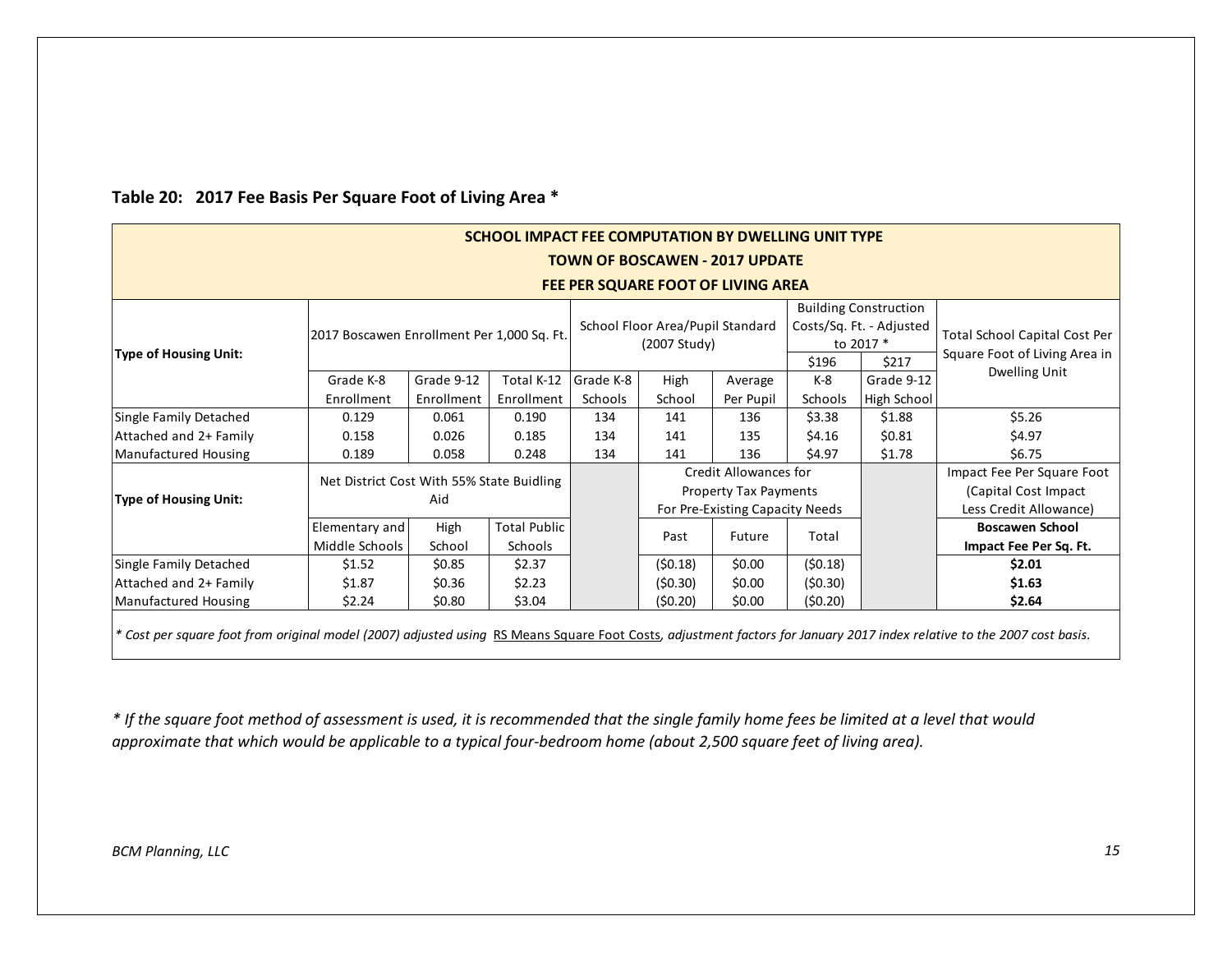# **B. Municipal Office and Police Department Impact Fees**

The Boscawen Municipal Office and Police Department are housed in a former school building that was renovated and repurposed in 2003. A portion of the building also houses the Boscawen Library, which is not included within the fee basis for municipal office and police department space.

In the original impact fee study, it was estimated that the gross floor area of usable space was about 7,000 square feet allocated to municipal office use and up to 6,000 square feet potentially available to the police department. The floor areas created by the renovation of the building were determined to have capacity to provide for the long-term needs of the Town.

#### 1. Adjustments to Model - 2017

Adjustments have been made in the 2017 update to including the following:

- The value of the Town's capital investment in the building in 2003 has been increased from the base year amount using RS Means Square Foot Cost 2017 time adjustment factors.
- The cost allowance per police department cruiser, fully equipped, has been increased to \$36,500 (equipped) based on recent bid costs.
- The base year population in the model has been adjusted to 2015, and future population has been projected to the year 2040. For the purpose of computing residential impact fees, the population basis used in this chart is limited to the Town's *household* population. The household population excludes persons living in group quarters. In Boscawen, these group quarters are predominantly those who are housed in Merrimack County correctional facilities or the County nursing home.
- As of 2015, the estimated Boscawen population was 3,950. With 548 persons living in group quarters, the Town's household population is about 3,402 as of 2015. The long term population projection for the town has been updated using the most recent New Hampshire Office of Energy and Planning projection (September 2016) which projects a total 2040 population of 4,402. From that total BCM Planning has deducted a projected group quarters population (at the same proportion to total population as in the 2015 estimates), resulting in a projection of the 2040 household population of 3,791.
- Employment (jobs within Boscawen) represents one of the proportionate measures of demand from non-residential development. The private sector employment base has been adjusted to a 2015 base year. Future employment is projected to represent the same ratio to population as the 2015 estimates.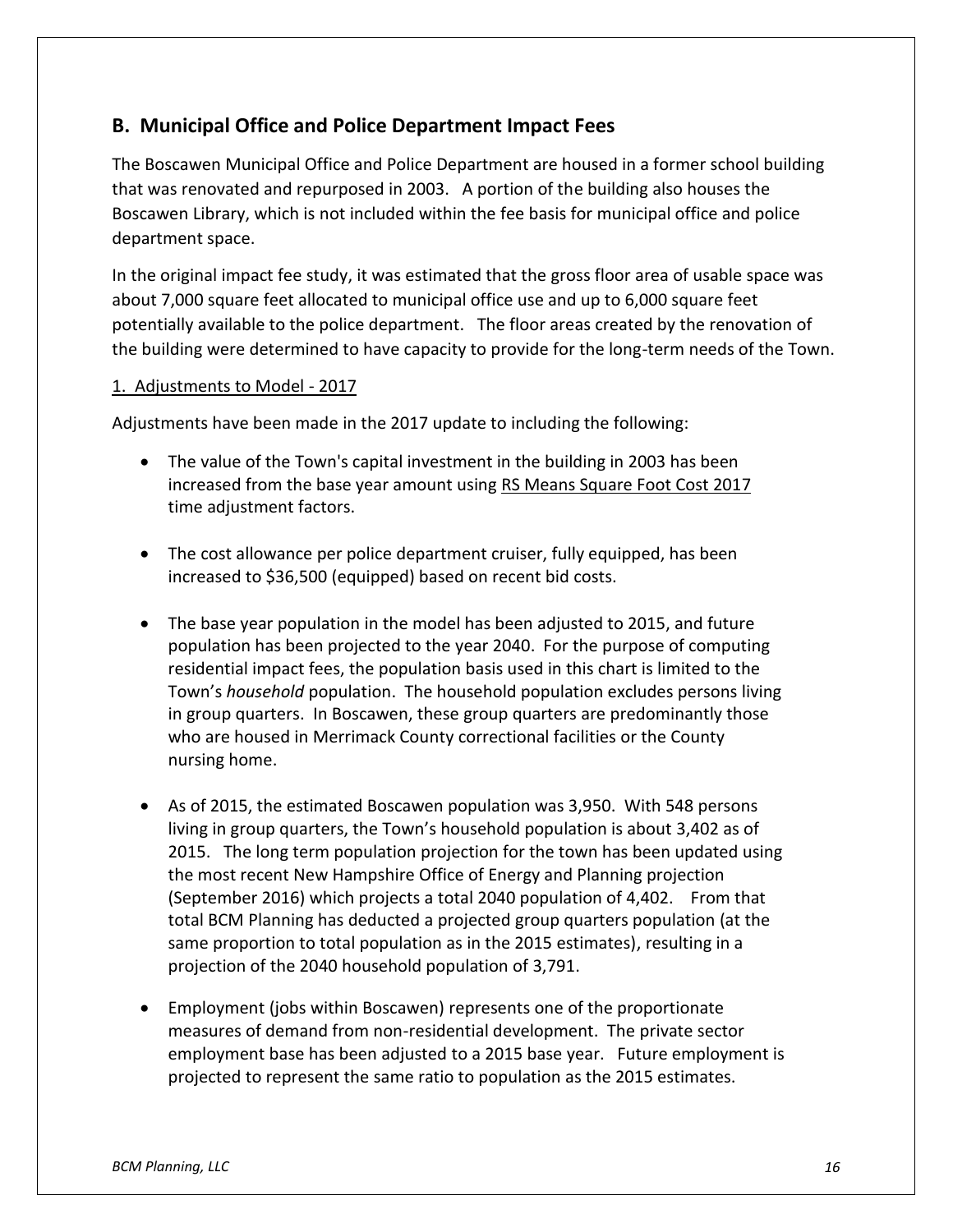The proportionate allocation of demand from residential vs. commercial sectors has been update from the original model assignment of 90% residential/10% commercial to an allocation of 80% residential/20% commercial. The capital cost allocations have been updated based on the proportionality factors shown in Table 21 below.

| <b>Proportionate Demand Factors for Boscawen Municipal Office and</b><br><b>Police Department</b> |                                                                         |                                                                                  |                                                           |  |  |  |  |  |  |
|---------------------------------------------------------------------------------------------------|-------------------------------------------------------------------------|----------------------------------------------------------------------------------|-----------------------------------------------------------|--|--|--|--|--|--|
| Sector                                                                                            | Household<br>Population and<br><b>Private Sector</b><br>Employment 2015 | <b>Assessed Valuation</b><br>2017 Developed<br><b>Property Excluding</b><br>Govt | Effective Area<br>Buildings 2017<br><b>Excluding Govt</b> |  |  |  |  |  |  |
| Residential<br>Commercial<br>Total                                                                | 3,402<br>690<br>4,092                                                   | \$240,460,005<br>\$52,023,752<br>\$292,483,757<br>82%                            | 2,421,404<br>800,663<br>3,222,067                         |  |  |  |  |  |  |
| % Residential<br>% Commercial                                                                     | 83%<br>17%                                                              | 75%<br>25%                                                                       |                                                           |  |  |  |  |  |  |
| <b>Avg Residential</b><br><b>Avg Commercial</b>                                                   | 80%<br>20%                                                              |                                                                                  |                                                           |  |  |  |  |  |  |

#### **Table 21**

The proportionately assigned costs attributable to residential demands are then adjusted to reflect the average residential cost per capita. The proportion of cost assigned to commercial sector demand is assigned per projected private sector job. The residential costs per capita have been recomputed using updated estimates of average household size using the 2011-2015 five-year sample from the American Community Survey for Boscawen.

### 2. Credit Allowances Updates

The debt service credit allowances have been recalculated to reflect bond amortization, with "past payments" computed based on debt service through calendar year 2017, and "future payments" for the period 2018 or later.

The purpose of the credit allowance is to account for the cost to rectify original deficiencies that existed prior to the renovation of the school for municipal office space and Police Department use. Part of the cost of facility improvements and renovations (and related debt service) were related to rectifying space deficiencies that already existed prior to construction. Therefore, a portion of the property tax costs for bonded debt on the facility improvements is assigned as a credit allowance within the impact fee computation.

Using the spatial standards applied in the original fee model, adjusted to the current service base and projected population, total space available in the facility for municipal office and police department functions should continue to provide for the Town's needs for many years to come.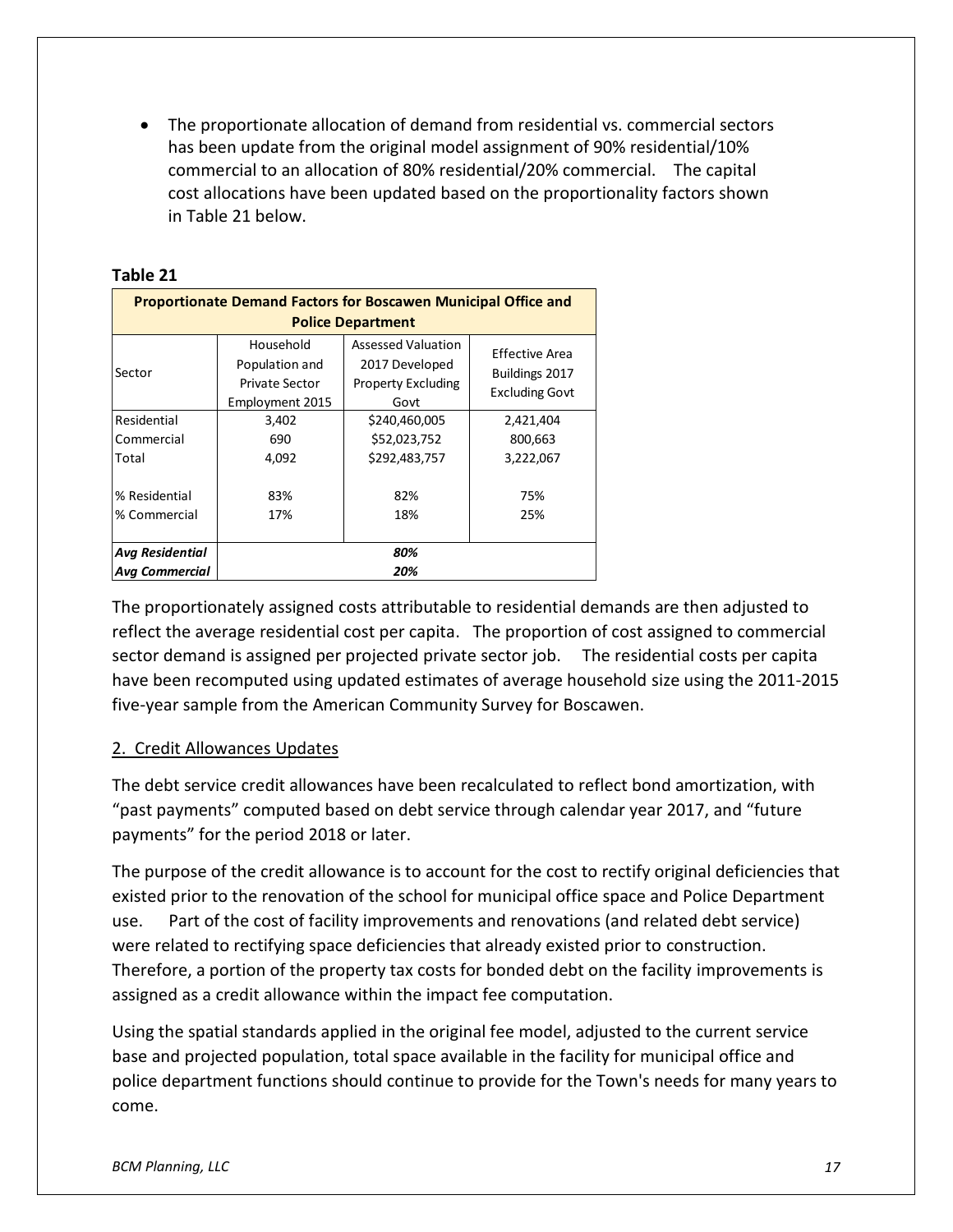# **Table 22 – Sheet 1 of 2**

|                                                       | 2017 UPDATE TOWN OFFICE AND POLICE DEPARTMENT IMPACT FEES - BOSCAWEN |              |                                        |  |  |
|-------------------------------------------------------|----------------------------------------------------------------------|--------------|----------------------------------------|--|--|
|                                                       | 1866 Building                                                        | Annex (part) | <b>Total Improved</b><br>(Excludes 2nd |  |  |
| <b>Cost Allocation Factor</b>                         | Town Office                                                          | Police Dept  | Floor Annex<br>Used by Library)        |  |  |
| Gross Floor Area Est. Usable Sq. Ft. Improved         | 7,000                                                                | 6,000        | 13,000                                 |  |  |
| Development Costs                                     |                                                                      |              |                                        |  |  |
| Land Acquisition from School District                 | \$18,000                                                             |              | \$18,000                               |  |  |
| Improvement Cost (Allocated)                          | \$1,050,000                                                          | \$500,000    | \$1,550,000                            |  |  |
| <b>Total Capital cost</b>                             | \$1,068,000                                                          | \$500,000    | \$1,568,000                            |  |  |
| Less LCHIP Grant - Preservation                       | ( \$350,000)                                                         | \$0          | ( \$350,000)                           |  |  |
| Net Cost to Town (2003)                               | \$718,000                                                            | \$500,000    | \$1,218,000                            |  |  |
| Cost Adjustment Factor to Jan 2017 (RS Means)         | 1.645                                                                | 1.645        |                                        |  |  |
| 2017 Adjusted Town Capital Cost for Building          | \$1,181,110                                                          | \$822,500    | \$2,003,610                            |  |  |
| <b>Police Department Vehicles</b>                     |                                                                      |              |                                        |  |  |
| Cruisers Per FT Officer                               |                                                                      | 0.50         |                                        |  |  |
| Cost Per Cruiser, Equipped                            |                                                                      | \$36,500     |                                        |  |  |
| Police Department - Add. Vehicles for Max Svc. Pop.   |                                                                      | \$149,650    |                                        |  |  |
| Base Year Household Population 2015                   | 3,402                                                                | 3,402        |                                        |  |  |
| Projected Household Population 2040                   | 3,791                                                                | 3,791        |                                        |  |  |
| Private Sector Employment 2015                        | 690                                                                  | 690          |                                        |  |  |
| Private Sector Employment 2040                        | 769                                                                  | 769          |                                        |  |  |
| Average Municipal Employment Per 1000 Persons         | 2.75                                                                 | 2.00         |                                        |  |  |
| Square Feet Needed Per FTE Staff                      | 470                                                                  | 400          |                                        |  |  |
| Base Year Demand for Personnel                        | 9.4                                                                  | 6.8          |                                        |  |  |
| Base Year Requirement Floor Area (Sq. Ft.)            | 4,418                                                                | 2,720        |                                        |  |  |
| Year 2040 Demand for Personnel                        | 10.4                                                                 | 7.6          |                                        |  |  |
| Year 2040 Floor Area Requirement                      | 4,900                                                                | 3,033        |                                        |  |  |
| Space Available to Accommodate New Development        | 2,582                                                                | 3,280        |                                        |  |  |
| Additional Staff Supportable by Space                 | 5.50                                                                 | 8.20         |                                        |  |  |
| Additional Household Population Supportable           | 2,000                                                                | 4,100        |                                        |  |  |
| Maximum Service Population for Facility               | 5,402                                                                | 7,502        |                                        |  |  |
| Projected Private Employment at Max Service Pop.      | 1,096                                                                | 1,522        |                                        |  |  |
| <b>Total Capital Cost for Max. Service Population</b> | \$1,181,110                                                          | \$972,150    |                                        |  |  |
| Residential Share @ 80%                               | \$944,888                                                            | \$777,720    |                                        |  |  |
| Non-Residential Share @ 20%                           | \$236,222                                                            | \$194,430    |                                        |  |  |
| Cost Per Person or Employee @ Max. Service Pop.       |                                                                      |              |                                        |  |  |
| Residential Cost Per Person                           | \$174.91                                                             | \$103.67     | \$278.58                               |  |  |
| Non-Residential Cost Per Private Sector Employee      | \$215.60                                                             | \$127.78     | \$343.38                               |  |  |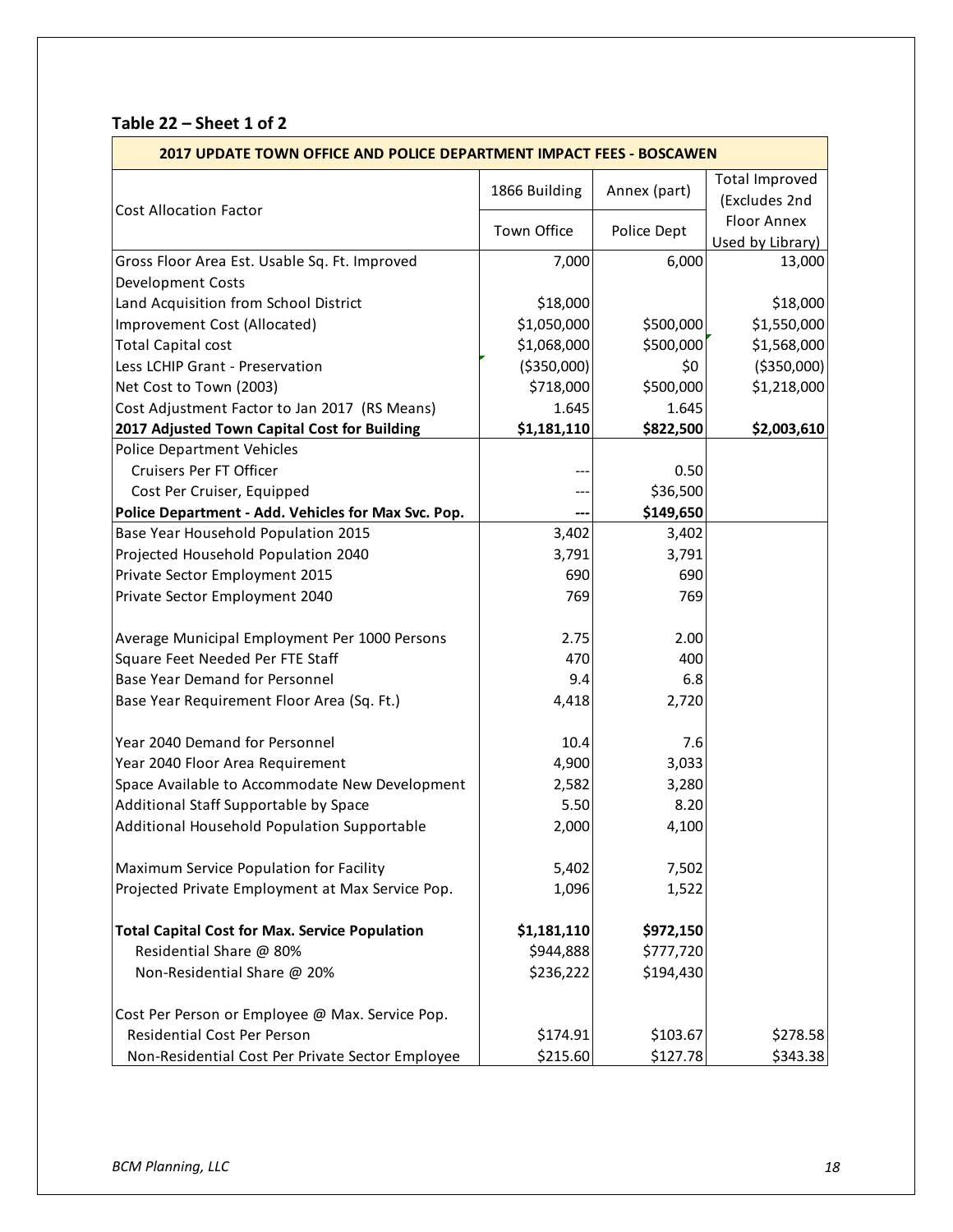# **Table 22 – Sheet 2 of 2**

| <b>2017 UPDATE TOWN OFFICE AND POLICE DEPARTMENT IMPACT FEES - BOSCAWEN</b> |             |             |          |
|-----------------------------------------------------------------------------|-------------|-------------|----------|
| <b>RESIDENTIAL COST ALLOCATION</b>                                          | Town Office | Police Dept | Total    |
| <b>Cost Per Housing Unit</b>                                                |             |             |          |
| Single Family Detached @ 2.77 persons/unit                                  | \$485       | \$287       | \$772    |
| Attached and 2+ Family @ 2.57 persons/unit                                  | \$450       | \$266       | \$716    |
| Manufactured Housing @ 2.62 persons/unit                                    | \$458       | \$272       | \$730    |
| <b>NON-RESIDENTIAL COST ALLOCATION</b>                                      |             |             |          |
| <b>Non-Residential Cost Per Employee</b>                                    | \$215.60    | \$127.78    | \$343.38 |
| Sq. Ft Assumed Per New Job                                                  |             |             |          |
| Retail, Restaurant, Lodging, Office                                         | 500         | 500         |          |
| Warehouse, Distribution, Industrial                                         | 1,000       | 1,000       |          |
| All Other                                                                   | 750         | 750         |          |
| Non-Residential Capital Cost Per Sq. Ft.                                    |             |             |          |
| Retail, Restaurant, Lodging, Office                                         | \$0.4312    | \$0.2556    | \$0.6868 |
| Warehouse, Distribution, Industrial                                         | \$0.2156    | \$0.1278    | \$0.3434 |
| All Other                                                                   | \$0.2875    | \$0.1704    | \$0.4579 |
| Per Unit Residential                                                        |             |             |          |
| Single Family Detached                                                      | (591)       | (540)       | (5131)   |
| <b>Apartments and Attached</b>                                              | (560)       | (526)       | (586)    |
| <b>Manufactured Housing</b>                                                 | (554)       | (523)       | (577)    |
| Per Sq. Ft. Non-Residential                                                 |             |             |          |
| Retail, Restaurant, Lodging, Office                                         | (50.047)    | (50.020)    | (50.067) |
| Warehouse, Distribution, Industrial                                         | (50.018)    | (50.008)    | (50.025) |
| All Other                                                                   | (50.025)    | (50.011)    | (50.036) |
| <b>IMPACT FEE PER UNIT OF NEW DEVELOPMENT</b>                               |             |             |          |
| Per Unit Residential                                                        |             |             |          |
| Single Family Detached                                                      | \$394       | \$247       | \$641    |
| Apartments and Attached                                                     | \$390       | \$240       | \$630    |
| Manufactured Housing                                                        | \$404       | \$249       | \$653    |
| Per Sq. Ft. Non-Residential (rounded to whole cents)                        |             |             |          |
| Retail, Restaurant, Lodging, Office                                         | \$0.38      | \$0.24      | \$0.62   |
| Warehouse, Distribution, Industrial                                         | \$0.20      | \$0.12      | \$0.32   |
| All Other                                                                   | \$0.26      | \$0.16      | \$0.42   |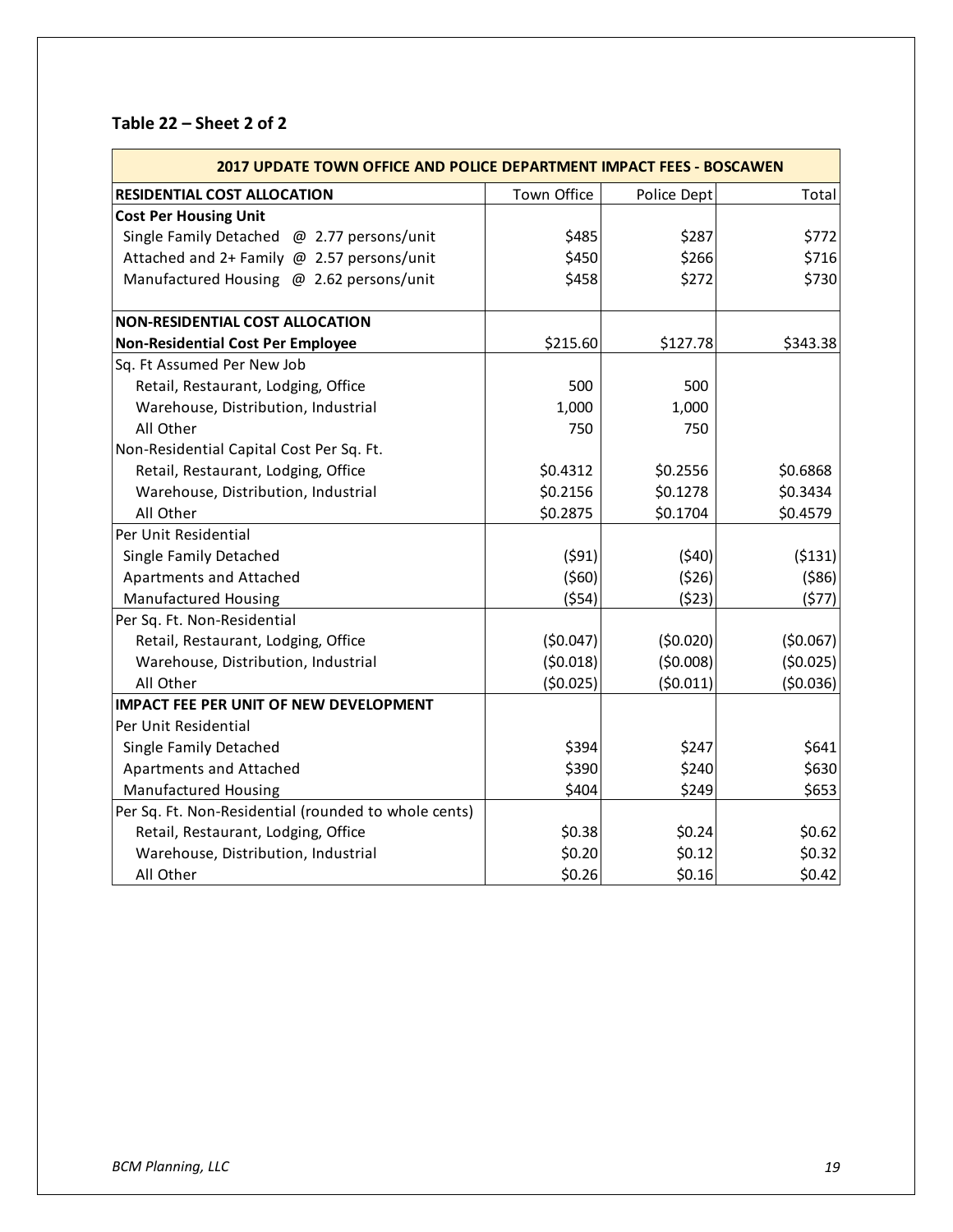# **Table 23 – Credit Allowance Per \$1,000 Valuation**

| DETAIL OF CREDIT ALLOWANCE CALCULATION - BASE YEAR DEFICIENCIES IN SPACE FUNDED BY BOND<br>TOWN OFFICE AND POLICE DEPARTMENT (BOSCAWEN MUNICIPAL COMPLEX) |                                                                                                                |                                             |          |           |                                    |                                                        |                                                  |                                                        |
|-----------------------------------------------------------------------------------------------------------------------------------------------------------|----------------------------------------------------------------------------------------------------------------|---------------------------------------------|----------|-----------|------------------------------------|--------------------------------------------------------|--------------------------------------------------|--------------------------------------------------------|
| Year                                                                                                                                                      | Balance                                                                                                        | Principal                                   | Interest | Total     | Town<br>Office<br>Portion @<br>58% | Police Dept<br>Portion @<br>42%                        | Deficiency<br>Portion of<br>Town Office<br>@ 34% | Deficiency<br>Portion of<br>Police<br>Station @<br>20% |
| <b>PAST PAYMENTS</b>                                                                                                                                      |                                                                                                                |                                             |          |           |                                    |                                                        |                                                  |                                                        |
| 2003                                                                                                                                                      | \$1,200,000                                                                                                    | \$60,000                                    | \$52,987 | \$112,987 | \$65,532                           | \$47,455                                               | \$22,281                                         | \$9,491                                                |
| 2004                                                                                                                                                      | \$1,140,000                                                                                                    | \$60,000                                    | \$47,490 | \$107,490 | \$62,344                           | \$45,146                                               | \$21,197                                         | \$9,029                                                |
| 2005                                                                                                                                                      | \$1,080,000                                                                                                    | \$60,000                                    | \$45,690 | \$105,690 | \$61,300                           | \$44,390                                               | \$20,842                                         | \$8,878                                                |
| 2006                                                                                                                                                      | \$1,020,000                                                                                                    | \$60,000                                    | \$43,890 | \$103,890 | \$60,256                           | \$43,634                                               | \$20,487                                         | \$8,727                                                |
| 2007                                                                                                                                                      | \$960,000                                                                                                      | \$60,000                                    | \$41,790 | \$101,790 | \$59,038                           | \$42,752                                               | \$20,073                                         | \$8,550                                                |
| 2008                                                                                                                                                      | \$900,000                                                                                                      | \$60,000                                    | \$39,690 | \$99,690  | \$57,820                           | \$41,870                                               | \$19,659                                         | \$8,374                                                |
| 2009                                                                                                                                                      | \$840,000                                                                                                      | \$60,000                                    | \$37,290 | \$97,290  | \$56,428                           | \$40,862                                               | \$19,186                                         | \$8,172                                                |
| 2010                                                                                                                                                      | \$780,000                                                                                                      | \$60,000                                    | \$34,890 | \$94,890  | \$55,036                           | \$39,854                                               | \$18,712                                         | \$7,971                                                |
| 2011                                                                                                                                                      | \$720,000                                                                                                      | \$60,000                                    | \$30,567 | \$90,567  | \$52,529                           | \$38,038                                               | \$17,860                                         | \$7,608                                                |
| 2012                                                                                                                                                      | \$660,000                                                                                                      | \$60,000                                    | \$28,167 | \$88,167  | \$51,137                           | \$37,030                                               | \$17,387                                         | \$7,406                                                |
| 2013                                                                                                                                                      | \$600,000                                                                                                      | \$60,000                                    | \$25,767 | \$85,767  | \$49,745                           | \$36,022                                               | \$16,913                                         | \$7,204                                                |
| 2014                                                                                                                                                      | \$540,000                                                                                                      | \$60,000                                    | \$23,307 | \$83,307  | \$48,318                           | \$34,989                                               | \$16,428                                         | \$6,998                                                |
| 2015                                                                                                                                                      | \$480,000                                                                                                      | \$60,000                                    | \$20,757 | \$80,757  | \$46,839                           | \$33,918                                               | \$15,925                                         | \$6,784                                                |
| 2016                                                                                                                                                      | \$420,000                                                                                                      | \$60,000                                    | \$18,177 | \$78,177  | \$45,343                           | \$32,834                                               | \$15,417                                         | \$6,567                                                |
| 2017                                                                                                                                                      | \$360,000                                                                                                      | \$60,000                                    | \$15,537 | \$75,537  | \$43,811                           | \$31,726                                               | \$14,896                                         | \$6,345                                                |
|                                                                                                                                                           | * Interest payments after calendar year 2010 reflect bond refinancing                                          |                                             |          |           |                                    |                                                        |                                                  |                                                        |
|                                                                                                                                                           |                                                                                                                | Boscawen Net Local Assessed Valuation 2016: |          |           |                                    | Present Worth @ 5%:<br>\$235,838,863                   | \$251,157                                        | \$106,985                                              |
|                                                                                                                                                           |                                                                                                                |                                             |          |           |                                    | Credit Allowance Per \$1,000 Valuation - Past Payments | \$1.06                                           | \$0.45                                                 |
| <b>FUTURE PAYMENTS</b>                                                                                                                                    |                                                                                                                |                                             |          |           |                                    |                                                        |                                                  |                                                        |
| 2018                                                                                                                                                      | \$300,000                                                                                                      | \$60,000                                    | \$12,541 | \$72,541  | \$42,074                           | \$30,467                                               | \$14,305                                         | \$6,093                                                |
| 2019                                                                                                                                                      | \$240,000                                                                                                      | \$60,000                                    | \$12,000 | \$72,000  | \$41,760                           | \$30,240                                               | \$14,198                                         | \$6,048                                                |
| 2020                                                                                                                                                      | \$180,000                                                                                                      | \$60,000                                    | \$9,000  | \$69,000  | \$40,020                           | \$28,980                                               | \$13,607                                         | \$5,796                                                |
| 2021                                                                                                                                                      | \$120,000                                                                                                      | \$60,000                                    | \$6,000  | \$66,000  | \$38,280                           | \$27,720                                               | \$13,015                                         | \$5,544                                                |
| 2022                                                                                                                                                      | \$60,000                                                                                                       | \$60,000                                    | \$3,000  | \$63,000  | \$36,540                           | \$26,460                                               | \$12,424                                         | \$5,292                                                |
|                                                                                                                                                           |                                                                                                                |                                             |          |           |                                    |                                                        |                                                  |                                                        |
|                                                                                                                                                           | Net Present Value Future Pymts @5%<br>\$58,698<br>Boscawen Net Local Assessed Valuation 2016:<br>\$235,838,863 |                                             |          |           |                                    | \$25,003                                               |                                                  |                                                        |
|                                                                                                                                                           | Credit Allowance Per \$1,000 Valuation - Future Payments<br>\$0.25<br>\$0.11                                   |                                             |          |           |                                    |                                                        |                                                  |                                                        |

### **Table 24 – Credit Allowances Assigned by Use**

| Type of Structure/Use          | Assessed                                | Raw Land                | Past Payment Credit        |             |                              | <b>Future Payment Credit</b> |  |
|--------------------------------|-----------------------------------------|-------------------------|----------------------------|-------------|------------------------------|------------------------------|--|
|                                | Valuation                               | Valuation               |                            |             |                              |                              |  |
| <b>Structure Type</b>          | Newer Units<br>Est. Avg.<br>Assessment  | Raw Land<br>Value @ 13% | <b>Town Office</b>         | Police Dept | <b>Town Office</b>           | Police Dept                  |  |
| Single Family Detached         | \$235,000                               | \$30,550                | (532)                      | (514)       | (559)                        | (526)                        |  |
| Apartments & Attached          | \$156,000                               | \$20,280                | (521)                      | (\$9)       | (539)                        | (517)                        |  |
| <b>Manufactured Housing</b>    | \$138,000                               | \$17,940                | (519)                      | (58)        | (535)                        | (515)                        |  |
|                                |                                         |                         | <b>Past Payment Credit</b> |             | <b>Future Payment Credit</b> |                              |  |
| Commercial Values/SF           | Avg<br><b>Valuation Perl</b><br>Sq. Ft. | Raw Land<br>Value @ 13% | Town Office                | Police Dept | <b>Town Office</b>           | Police Dept                  |  |
| Retail, Office, Lodging        | \$120                                   | \$16                    | (50.0165)                  | (50.0070)   | (50.0300)                    | (\$0.0132)                   |  |
| Warehouse, Industrial, Storage | \$45                                    | \$6                     | (50.0062)                  | (50.0026)   | (50.0113)                    | (\$0.0050)                   |  |
| All Other (Avg All Commercial) | \$65                                    | \$8                     | (50.0090)                  | (50.0038)   | (50.0163)                    | (50.0072)                    |  |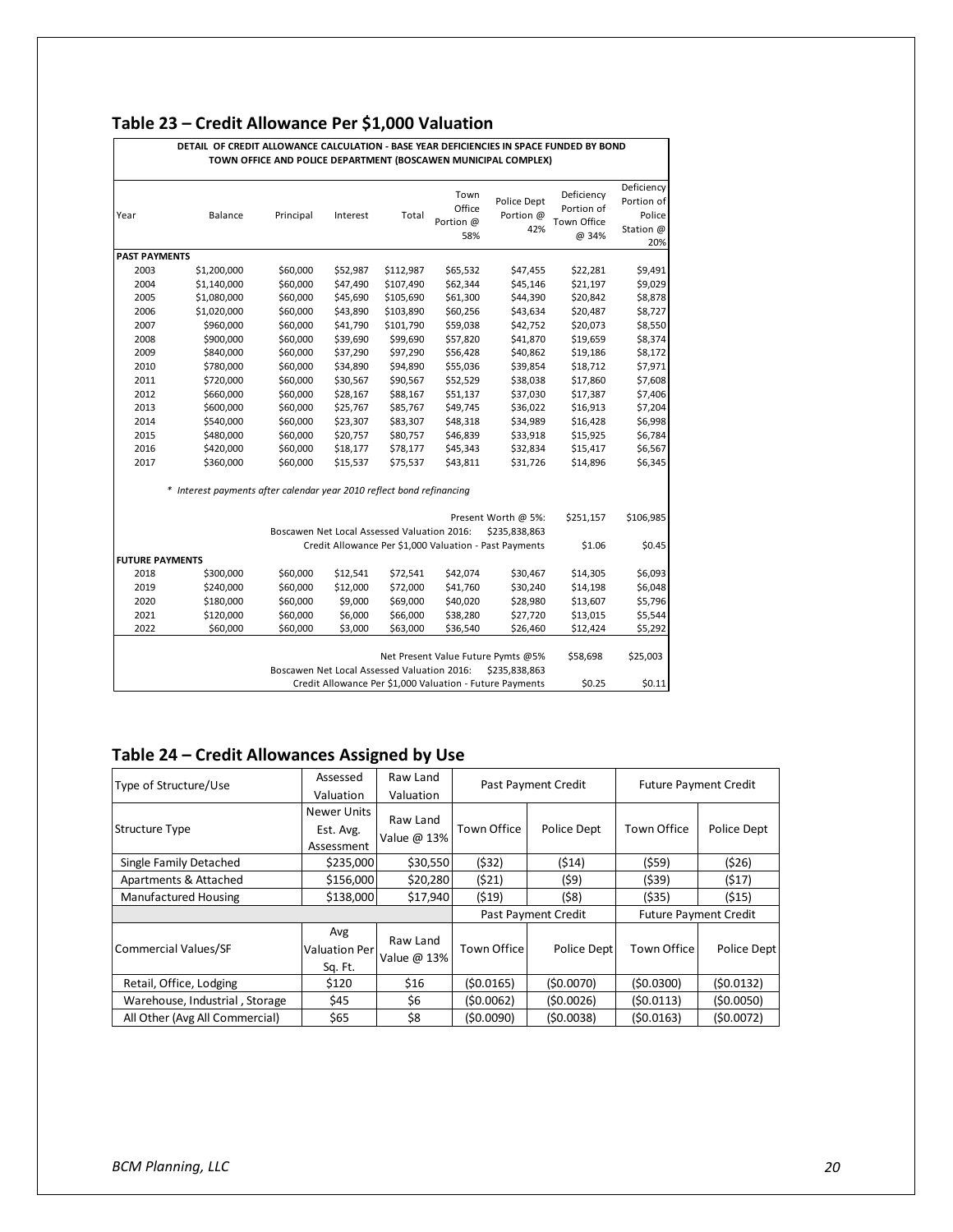### 3. Revised Impact Fee Schedules – Municipal Office and Police Department

The updated fee schedules for the municipal office and the police department are summarized in Table 25. An optional fee per square foot for residential uses is also shown. The residential fees per square foot are computed based on the amount of the fee per dwelling unit calculated by the model, divided by the average square footage (effective area) of Boscawen housing units in each structural category.

### **Table 25**

| 2017 Update: Impact Fee Schedule for Municipal Office and Police<br><b>Department</b> |                     |             |                                                  |  |  |
|---------------------------------------------------------------------------------------|---------------------|-------------|--------------------------------------------------|--|--|
| <b>Residential Uses - Per Unit</b>                                                    | Municipal<br>Office | Police Dept | <b>Total For</b><br>Municipal<br><b>Building</b> |  |  |
| Single Family Detached                                                                | \$394               | \$247       | \$641                                            |  |  |
| Attached or 2+ Unit Structure                                                         | \$390               | \$240       | \$630                                            |  |  |
| <b>Manufactured Housing</b>                                                           | \$404               | \$249       | \$653                                            |  |  |
|                                                                                       |                     |             |                                                  |  |  |
| <b>Commercial Uses - Per Sq. Ft.</b>                                                  | Municipal<br>Office | Police Dept | <b>Total For</b><br>Municipal<br><b>Building</b> |  |  |
| Retail, Office, Lodging                                                               | \$0.38              | \$0.24      | \$0.62                                           |  |  |
| Warehouse, Industrial                                                                 | \$0.20              | \$0.12      | \$0.32                                           |  |  |
| All Other                                                                             | \$0.26              | \$0.16      | \$0.42                                           |  |  |

Fees per square foot of living area for residential uses were also computed based on average living area (measured as "effective area" in the assessment data, resulting in the option of fees per square foot by housing unit type:

*Option: Residential Fees Per Square Foot:*

|                                | Municipal |             | <b>Total For</b> |
|--------------------------------|-----------|-------------|------------------|
| Residential Uses - Per Sq. Ft. | Office    | Police Dept | Municipal        |
|                                |           |             | <b>Building</b>  |
| Single Family Detached         | \$0.19    | \$0.12      | \$0.31           |
| Attached or 2+ Unit Structure  | \$0.40    | \$0.24      | \$0.64           |
| <b>Manufactured Housing</b>    | \$0.41    | \$0.25      | \$0.66           |

### 4. Accessory Dwelling Units

Unlike the school impact fee, we have no specific data to assign accessory dwelling units an impact based on household size that differs from an average apartment. For these municipal fees, an accessory dwelling unit may be assessed at the same per unit fee or per square foot assessment as would apply to other attached housing units or within a 2+ unit structure.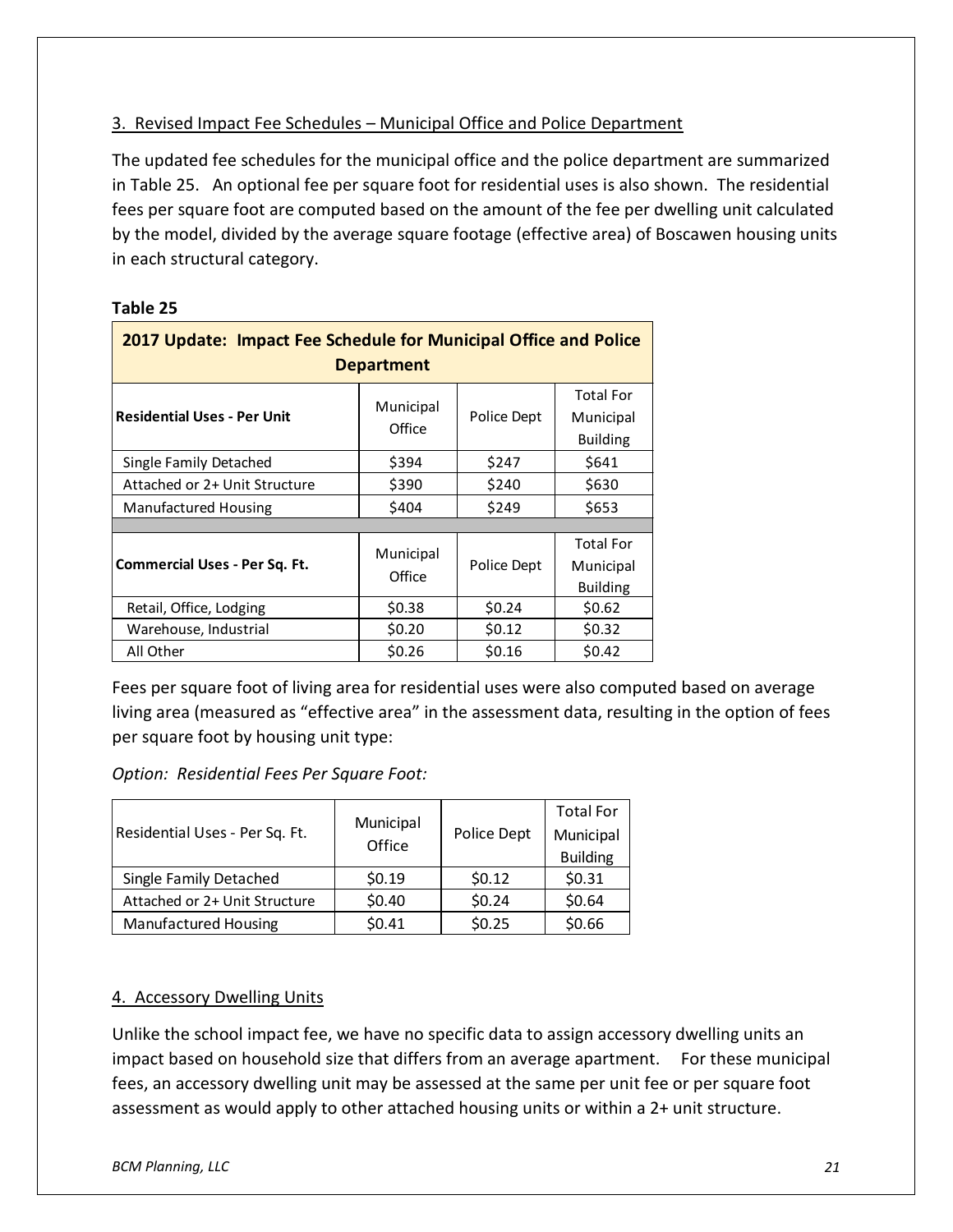### 5. Use of Funds

The most practical and direct use of impact fees derived for the municipal office and the Police Department would be their application to offset a portion of annual debt service on the facility improvement bond, which has an amortization schedule for payments through the year 2022.

This impact fee is essentially a recoupment of a prior capital investment. Allocation of impact fee income to offset a portion of bonded debt allows the fee to be applied directly to the facility improvements on which it is based. Once the debt is fully amortized, and presuming that reserve capacity in the municipal building remains to accommodate demand from new development, the fees could be applied to other related improvements to capital facilities that enhance their capacity.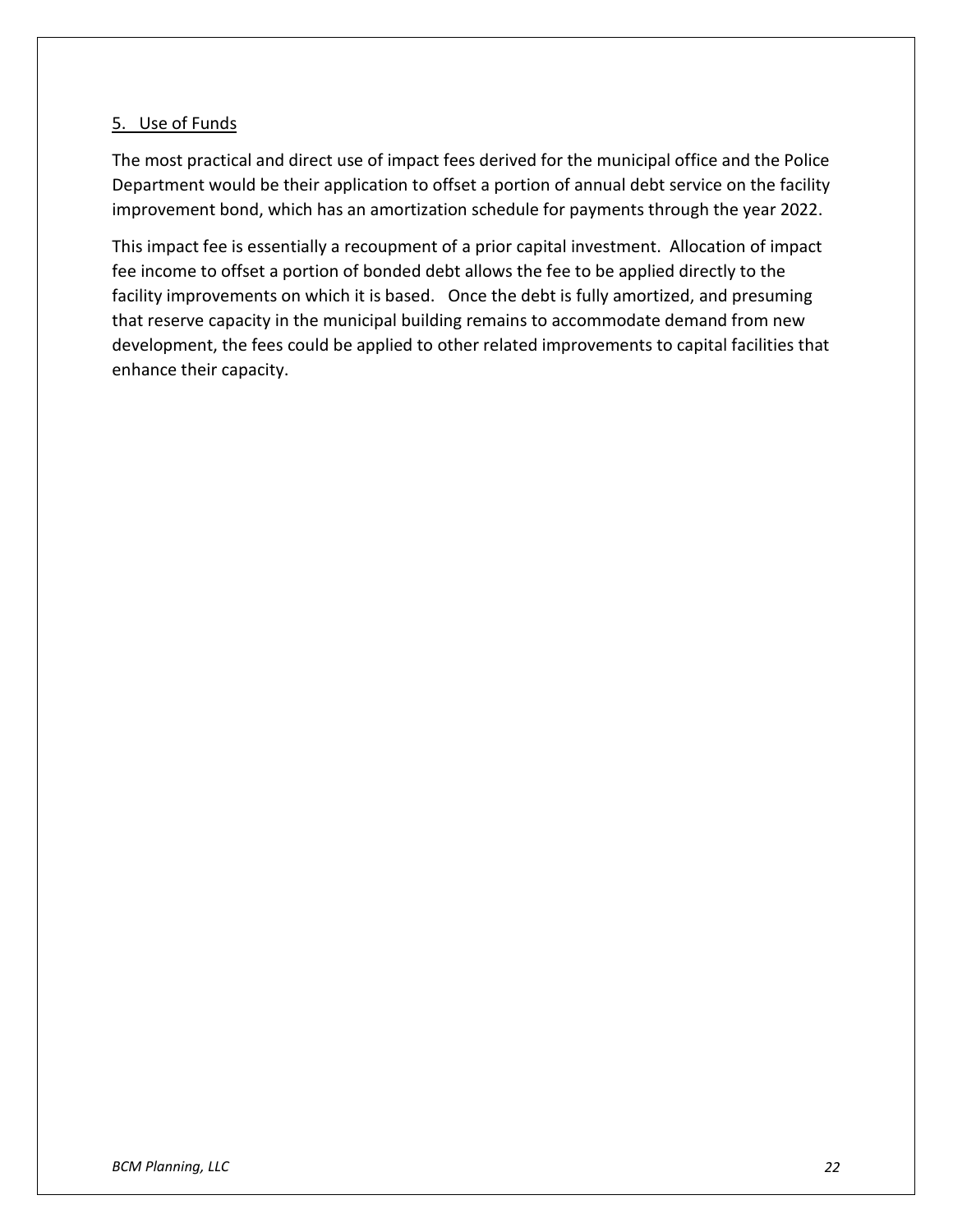# **C. Road Impact Fee**

The Boscawen road impact fee was originally developed in 2007 and last updated in 2012. The fee is based on the periodic need for the improvement and reconstruction of the primary Class V streets and roads in Boscawen. For the purpose of impact fee assessment, certain Town roads were informally classified as local "collectors". These are viewed as roads in common usage which are central to the overall traffic circulation within the community.

They roads that are part of the fee basis do not include minor subdivision streets or roads that provide primarily access to an individual neighborhood, but include highways that provide through-traffic access from one part of town to another or provide important links to the state highway system. The designated collectors comprise approximately 13.2 miles of Class V paved roads.

In Boscawen, the rebuilding of roads is partly undertaken by the Town highway crew, and is partly contracted out. The work done under contract includes full-depth reclamation including grinding the road pavement 6 to 8 inches deep, adding gravel, compaction, and restoration with new pavement. The Town highway crew performs all ditch, culvert, and drainage work and completes finishing work after the reclamation process such as restoring driveway aprons, graveling the road shoulders, and restoring and loaming lawns as required.

Therefore, only a portion of the total cost of road reconstruction is reflected in contract costs. The impact fee is based solely on the recoupment of the contracted portion of these capital costs.

| <b>CLASS V ROADS FUNCTIONING AS LOCAL COLLECTORS AND HISTORICAL</b><br><b>IMPROVEMENT COSTS</b> |             |                                         |  |  |
|-------------------------------------------------------------------------------------------------|-------------|-----------------------------------------|--|--|
| <b>Local Class V Collector Streets</b>                                                          | Length (Ft) | <b>Condition in Base Year</b><br>(2007) |  |  |
| Commercial St                                                                                   | 600         | Poor                                    |  |  |
| Corn Hill Rd                                                                                    | 18,500      | Good                                    |  |  |
| Goodhue Rd                                                                                      | 3,700       | Fair                                    |  |  |
| Jackson St                                                                                      | 1,945       | Excellent                               |  |  |
| Knowlton Rd                                                                                     | 2,000       | Good                                    |  |  |
| North Water St                                                                                  | 10,560      | Excellent                               |  |  |
| Queen St                                                                                        | 20,592      | Good                                    |  |  |
| Raymond Rd                                                                                      | 1,600       | Good                                    |  |  |
| River Rd                                                                                        | 10,000      | Excellent                               |  |  |
| Total Linear Feet - Collectors                                                                  | 69,497      |                                         |  |  |
| <b>Total Miles-Collectors</b>                                                                   | 13.16       |                                         |  |  |
| Average Linear Feet Per Year Rebuilt<br>2003-2017 (15 calendar years)                           | 1,911       | See project history                     |  |  |
| Average Collector Rebuild Cost Per                                                              | \$39        | Original cost indexed                   |  |  |
| Linear Foot (2017 Dollars)                                                                      |             | to 2017 using ENR data                  |  |  |
| Rebuild Expenditure Per Year                                                                    |             | \$74,529 Contracted portion only        |  |  |

**Table 26**

Table 26 shows the total roadway lengths of the selected Class V roads and their most recent condition rating at the time the original impact fee was established.

About 5.4 miles of road within this group (about 41% of the total listed) were fully rebuilt from 2003 through 2017. This represents an average pace of about .362 miles per year (1,911 linear feet annually).

Contracted rebuild costs have averaged about \$75,000 per year in 2017 adjusted dollars.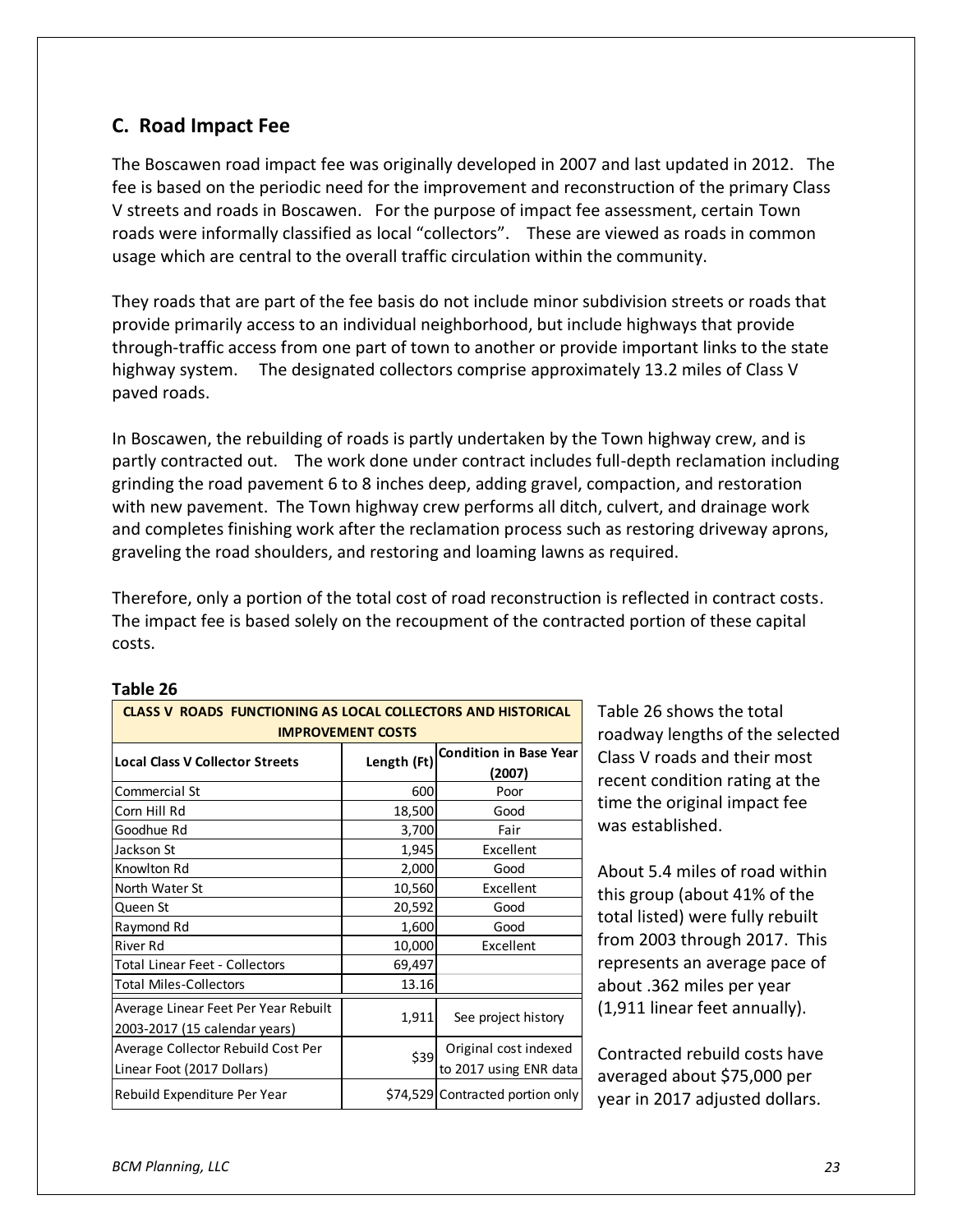| . uwij 67                                                                                         |                                                            |               |                             |                               |                                                          |                                   |
|---------------------------------------------------------------------------------------------------|------------------------------------------------------------|---------------|-----------------------------|-------------------------------|----------------------------------------------------------|-----------------------------------|
| <u>HISTORY OF IMPROVEMENTS TO SELECTED BOSCAWEN CLASS V ROADS USED IN IMPACT FEE COMPUTATIONS</u> |                                                            |               |                             |                               |                                                          |                                   |
| <b>Collectors improved</b>                                                                        | Improvement                                                | Year Improved | Road<br>Improvement<br>Cost | Segment<br>Length<br>Improved | 2017 Adjusted<br>Cost to<br>September 2017<br><b>ENR</b> | Adjusted<br>cost per<br>foot 2017 |
| North Water St                                                                                    | Rebuilt                                                    | 2003          | \$250,000                   | 10,560                        | \$398,958                                                | \$38                              |
| <b>River Rd</b>                                                                                   | Rebuilt                                                    | 2006          | \$320,000                   | 10,000                        | \$439,064                                                | \$44                              |
| Knowlton Rd                                                                                       | Shim & seal                                                | 2010          | \$20,000                    | 2,000                         | \$24,212                                                 | \$12                              |
| Raymond Rd                                                                                        | Shim & seal                                                | 2010          | \$20,000                    | 1,600                         | \$24,212                                                 | \$15                              |
| North Water St                                                                                    | Chip Seal                                                  | 2011          | \$80,000                    | 10.560                        | \$94,400                                                 | \$9                               |
| Queen St                                                                                          | Rebuilt                                                    | 2012          | \$140,000                   | 4,400                         | \$160,987                                                | \$37                              |
| Queen St                                                                                          | Overlay                                                    | 2013          | \$50,000                    | 4.400                         | \$55,973                                                 | \$13                              |
| Queen St                                                                                          | Shim & seal                                                | 2016          | \$157,794                   | 11,100                        | \$162,168                                                | \$15                              |
| Goodhue Rd                                                                                        | Rebuilt                                                    | 2017          | \$116,405                   | 3700                          | \$116,405                                                | \$31                              |
|                                                                                                   | Total Improvements for Period<br>Rebuild Projects Subtotal |               | \$1,154,199                 | 58,320                        | \$1,476,379                                              | \$25                              |
|                                                                                                   |                                                            |               | \$826,405                   | 28,660                        | \$1,115,414                                              | \$39                              |

The rebuilding costs shown above for North Water Street, River Road, Queen Street and Goodhue Road, adjusted to 2017 values using the Engineering News Record (ENR) construction cost index, averaged \$39 per foot for contracted rebuilding costs. Over the 15 calendar years inclusive of 2003 through 2017, an average of 0.362 miles of collector roads per year were improved.

The impact fee basis allocates a portion of projected rebuilding costs over a given period to the new development anticipated during that time. At an average of 0.362 miles per year and a 2017 adjusted cost of \$39 per foot, average annual reconstruction costs that are contracted out would average \$74,529 per year, or about \$1.79 million over a 24-year period (from a base year of 2016 through 2040).

A portion of this cost may be recovered in the form of an impact fee based on the estimated increment in vehicle trips generated by new development in Boscawen. Table 28 contains a revised trip model using the original methodology, updating the base year to 2016, and the horizon year to 2040. The basis for the allocation factors and projections are described in the right hand column of the chart.

The purpose of the projection is to make a reasonable estimate of the potential change in total PM peak trip-ends over a specified period of time. The model indicates that about 23% of total trips are reasonably attributable to new development occurring between the base year 2016 and the projection year 2040.

**Table 27**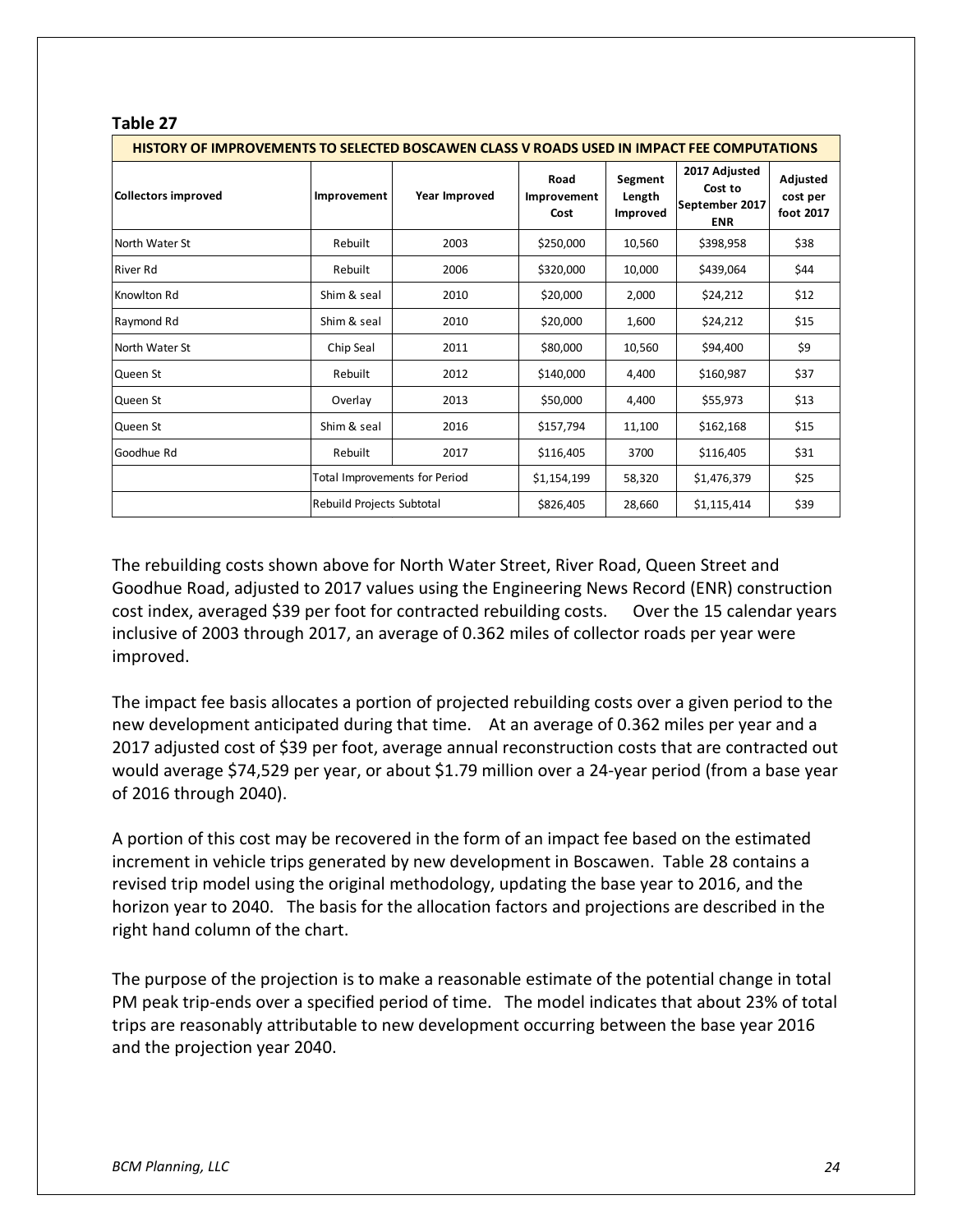The total investment projected for the contracted rebuilding costs of collector roads is estimated at about \$1.79 million. Twenty-one percent (21%) of year 2030 trip volume is assumed as new development's proportionate share of road reconstruction costs. The estimated average cost per new PM peak trip for collector reconstruction is \$631 per trip.

|                | Estimated Town-Wide Trips Generated in Boscawen with Periodic Rebuild Cost of Class V Collectors Apportioned Per PM Peak Trip |                  |                                                 |               |                                                                                                                                                                                                                         |  |
|----------------|-------------------------------------------------------------------------------------------------------------------------------|------------------|-------------------------------------------------|---------------|-------------------------------------------------------------------------------------------------------------------------------------------------------------------------------------------------------------------------|--|
| Line<br>No.    | <b>Trip Generation Factor</b>                                                                                                 | <b>2016 Base</b> | <b>Future Year</b><br>2040                      | Change        | <b>Source Notes</b>                                                                                                                                                                                                     |  |
| A              | <b>TOTAL POPULATION</b>                                                                                                       | 3,952            | 4,407                                           | 455           | Base year: 2016 NHOEP. Projection year: NH Office of<br>Energy & Planning projections issued Sept 2016                                                                                                                  |  |
|                | POPULATION IN HOUSEHOLDS                                                                                                      | 3,390            | 3,722                                           | 332           | 2016 NHOEP Estimate; 2040 households x projected<br>household size (NHHFA Model)                                                                                                                                        |  |
| B              | <b>HOUSEHOLDS</b>                                                                                                             | 1,413            | 1,692                                           | 280           | Based on estimated average household size and non-<br>institutional population estimate                                                                                                                                 |  |
|                | Average Household Size                                                                                                        | 2.40             | 2.20                                            |               | Proportionate estimate relative to projected Merrimack<br>County averages in NHHFA 2014 housing demand model                                                                                                            |  |
| C              | <b>ESTIMATED PASSENGER VEHICLES</b>                                                                                           | 2,811            | 3,367                                           | 556           | Based on average vehicles per household (ACS 2015 5-yr<br>sample basis)                                                                                                                                                 |  |
|                | Passenger Vehicles Per Household - Estimated                                                                                  | 1.99             | 1.99                                            |               | ACS 2011-2015 five-year sample data for Boscawen                                                                                                                                                                        |  |
| D              | RETAIL, ACCOMODATION, AND FOOD SERVICE JOBS                                                                                   | 139              | 199                                             | 60            | Retail, accommodation and food service in 2016<br>represented 19% of Boscawen private sector employment<br>(NHES data). Assume same percentage for 2040<br>projection.                                                  |  |
|                | Estimated Retail Gross Floor Area                                                                                             | 73,931           | 105,844                                         | 31,913        | Assumes new retail area per employee at 2016 average                                                                                                                                                                    |  |
|                | Average Square Feet Per Employee                                                                                              | 532              | 532                                             |               |                                                                                                                                                                                                                         |  |
| E              | NON-RETAIL JOBS INCLUDING GOVERNMENT                                                                                          | 1,335            | 1,819                                           | 484           | Total jobs including government, less retail,<br>accommodation and food service jobs                                                                                                                                    |  |
|                | Estimated Non-Retail Gross Floor Area                                                                                         | 1,360,931        | 1,854,332                                       | 493,401       | Includes large government institutional buildings. Project<br>square feet at 2016 average per employee                                                                                                                  |  |
|                | Square Feet Per Employee                                                                                                      | 1,019            | 1,019                                           |               | Boscawen floor rea per employee high due to presence of<br>large public institutional uses and manufacturing uses                                                                                                       |  |
| F              | <b>TOTAL EMPLOYMENT</b>                                                                                                       | 1,474            | 2,018                                           | 544           | Linear projection of total and private sector employment<br>based on trend from 2009 to 2016.                                                                                                                           |  |
|                | <b>Estimated Gross Floor Area</b>                                                                                             | 1,434,862        | 1,960,176                                       | 525,314       |                                                                                                                                                                                                                         |  |
|                | Gross Floor Area Per Employee                                                                                                 | 973              | 971                                             |               |                                                                                                                                                                                                                         |  |
| G              | AVERAGE TRIP RATE PER DWELLING UNIT                                                                                           | 8.60             | 8.60                                            |               | ITE Manual - average rates by housing type applied to<br>2012 housing stock to estimate blended trip rate                                                                                                               |  |
| H              | TRIP END ESTIMATES                                                                                                            |                  |                                                 |               |                                                                                                                                                                                                                         |  |
| $\mathbf{1}$   | Residential Line B x H                                                                                                        | 12,148           | 14,551                                          |               | 2,404 Result based on SNHPC model                                                                                                                                                                                       |  |
| $\overline{2}$ | Residential Line B x 1.5                                                                                                      | 2,119            | 2,538                                           |               | 419 Result based on SNHPC model                                                                                                                                                                                         |  |
| 3              | Retail Line D x 12                                                                                                            | 1,668            | 2,388                                           |               | 720 Result based on SNHPC model                                                                                                                                                                                         |  |
| 4<br>5         | Non-Retail Line E x 3                                                                                                         | 4,005            | 5,457                                           |               | 1,452 Result based on SNHPC model                                                                                                                                                                                       |  |
| 6              | Total Employment Line F x 1.7<br>Total Daily Trip-Ends (Sum of lines I-1 to I-5)                                              | 2,506<br>22,445  | 3,431<br>28,365                                 |               | 925 Result based on SNHPC model<br>5,920 Result based on SNHPC model                                                                                                                                                    |  |
| $\overline{7}$ | P. M. Peak Hour Trip Ends (Line I.6 x 0.10)                                                                                   | 2,245            | 2,836                                           | 592           | Result based on SNHPC model                                                                                                                                                                                             |  |
|                |                                                                                                                               |                  |                                                 | Portion       |                                                                                                                                                                                                                         |  |
|                |                                                                                                                               |                  | <b>Total Cost For</b><br><b>Interval Period</b> | Attributed to |                                                                                                                                                                                                                         |  |
|                |                                                                                                                               |                  |                                                 | New Trips     |                                                                                                                                                                                                                         |  |
|                | Years in Interval                                                                                                             |                  |                                                 | 21%           |                                                                                                                                                                                                                         |  |
| ı              | LOCAL RESIDENTIAL COLLECTORS - REBUILD COSTS OVER<br>PROJECTION PERIOD                                                        |                  | \$1,788,696                                     | \$373,302     | Includes only contracted portion of rebuilding work. Town<br>highway crew performs all ditch, drainage and culvert<br>replacement work and restoration of gravel shoulders,<br>driveway aprons and lawns after rebuild. |  |
| ı              | COST PER NEW PM PEAK TRIP FOR NEW DEVELOPMENT - REBUILDING OF SELECTED                                                        |                  |                                                 | \$631         |                                                                                                                                                                                                                         |  |
|                | CLASS V ROADS - CONTRACTED SERVICES ONLY                                                                                      |                  |                                                 |               |                                                                                                                                                                                                                         |  |

#### **Table 28**